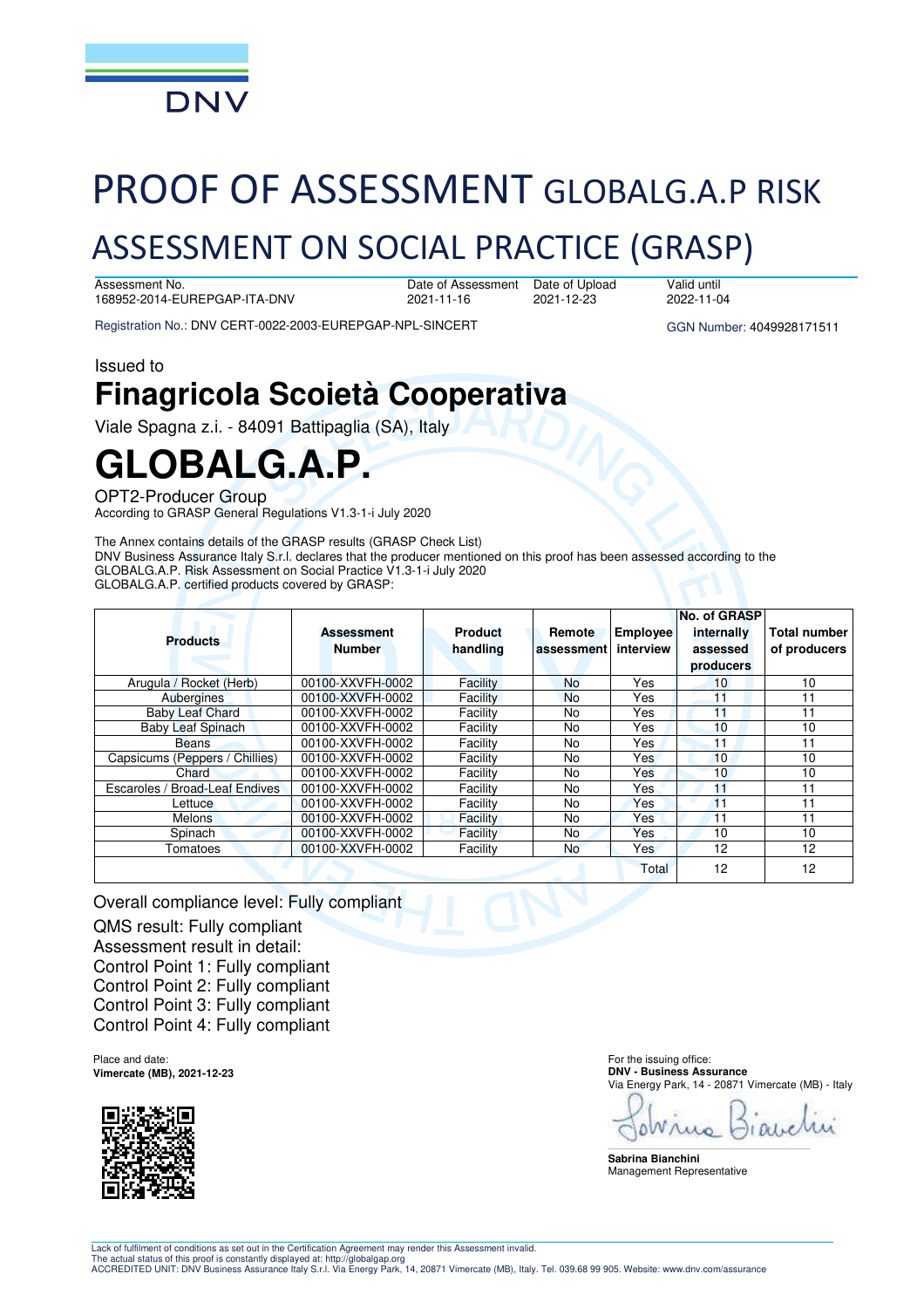GLOBALG.A.P. RISK ASSESSMENT ON SOCIAL PRACTICE (GRASP) - PROOF OF ASSESSMENT



GGN: 4049928171511 Registration number of producer/

producer group (from CB): DNV CERT-0022-2003-EUREPGAP-NPL-SINCERT

## **GLOBALG.A.P. RISK ASSESSMENT ON SOCIAL PRACTICE (GRASP)**

**PROOF OF ASSESSMENT** 

**According to** 

**GRASP General Rules V1.3-1-i July 2020** 

**Option 2** 

Issued to

Producer Group FINAGRICOLA SOCIETA' COOPERATIVA

Viale Spagna z.i., 84091 Battipaglia (SA), Italy

The Annex contains details of the GRASP results (and the covered producer group members).

The Certification Body DNV Business Assurance Italy Srl declares that the producer group mentioned on this proof has been assessed according to the GLOBALG.A.P. Risk Assessment on Social Practice Version 1.3-1-i July 2020.

(c) GLOBALG.A.P. c/o FoodPlus GmbH Spichernstr.55 | 50672 Cologne, Germany info@globalgap.org www.globalgap.org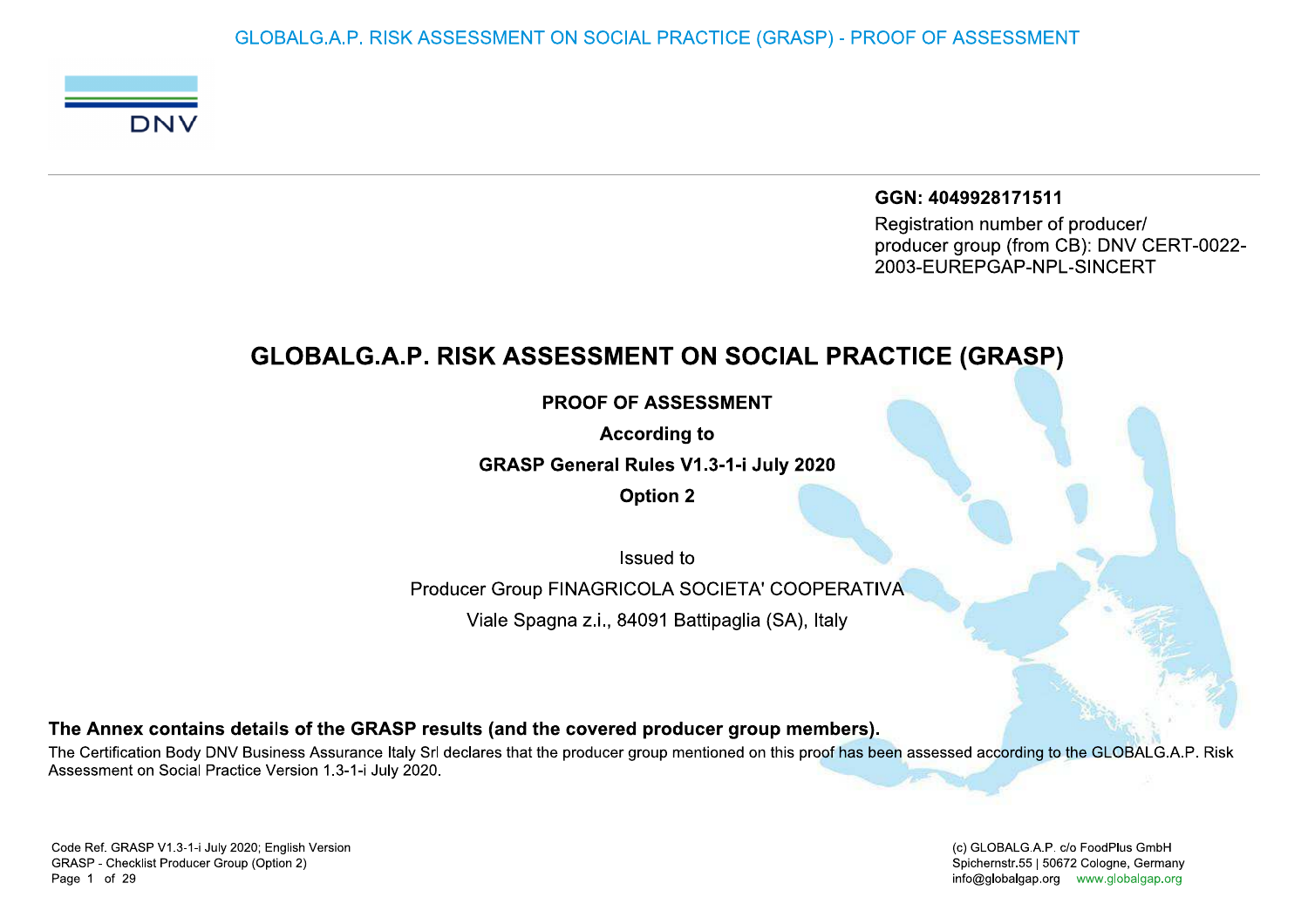|                                                 | <b>Assessment Number</b> | <b>Product Handling</b> | <b>Remote Assessment</b> | No. of GRASP<br>internally assessed<br>producers | <b>Total number of group</b><br>members |
|-------------------------------------------------|--------------------------|-------------------------|--------------------------|--------------------------------------------------|-----------------------------------------|
| Arugula / Rocket (Herb)   00100-XXVFH-0002      |                          | Yes                     | N/A                      | 10                                               | 10                                      |
| <b>Aubergines</b>                               | 00100-XXVFH-0002         | <b>Yes</b>              | N/A                      | 11                                               | 11                                      |
| <b>Baby Leaf Chard</b>                          | 00100-XXVFH-0002         | <b>Yes</b>              | N/A                      | 11                                               | 11                                      |
| <b>Baby Leaf Spinach</b>                        | 00100-XXVFH-0002         | Yes                     | N/A                      | 10                                               | 10                                      |
| <b>Beans</b>                                    | 00100-XXVFH-0002         | <b>Yes</b>              | N/A                      | 11                                               | 11                                      |
| <b>Capsicums (Peppers /</b><br>Chillies)        | 00100-XXVFH-0002         | Yes                     | N/A                      | 10                                               | 10 <sub>1</sub>                         |
| Chard                                           | 00100-XXVFH-0002         | <b>Yes</b>              | N/A                      | 10                                               | 10 <sub>1</sub>                         |
| <b>Escaroles / Broad-Leaf</b><br><b>Endives</b> | 00100-XXVFH-0002         | <b>Yes</b>              | N/A                      | 11                                               | 11                                      |
| Lettuce                                         | 00100-XXVFH-0002         | <b>Yes</b>              | N/A                      | 11                                               | 11                                      |
| <b>Melons</b>                                   | 00100-XXVFH-0002         | <b>Yes</b>              | N/A                      | 11                                               | 11                                      |
| Spinach                                         | 00100-XXVFH-0002         | <b>Yes</b>              | N/A                      | 10                                               | 10 <sub>1</sub>                         |
| <b>Tomatoes</b>                                 | 00100-XXVFH-0002         | <b>Yes</b>              | N/A                      | 12                                               | 12                                      |
| Total:                                          |                          |                         |                          | 12                                               | 12                                      |

- 
-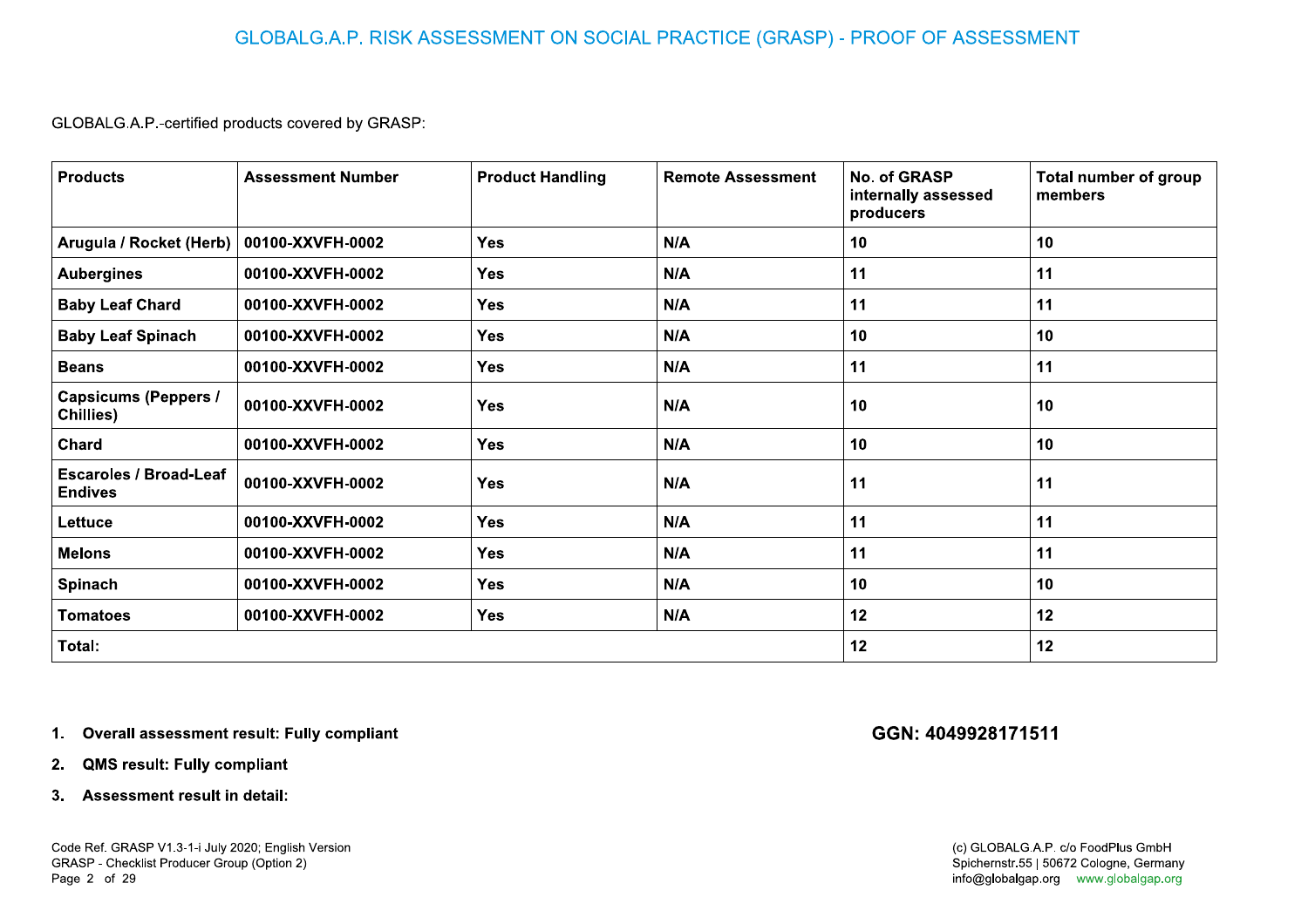| <b>Control Point 1</b>  | Fully compliant |
|-------------------------|-----------------|
| <b>Control Point 2</b>  | Fully compliant |
| Control Point 3         | Fully compliant |
| Control Point 4         | Fully compliant |
| Control Point 5         | Fully compliant |
| Control Point 6         | Fully compliant |
| <b>Control Point 7</b>  | Fully compliant |
| <b>Control Point 8</b>  | Fully compliant |
| Control Point 9         | Not applicable  |
| Control Point 10        | Fully compliant |
| <b>Control Point 11</b> | Fully compliant |

### Date of Assessment: 16-11-2021

Date of Upload: 23-12-2021

Validity: 16-11-2021 - 04-11-2022 (depending on GLOBALG.A.P. certificate validity)

The actual status of this proof is always displayed at: https://database.globalgap.org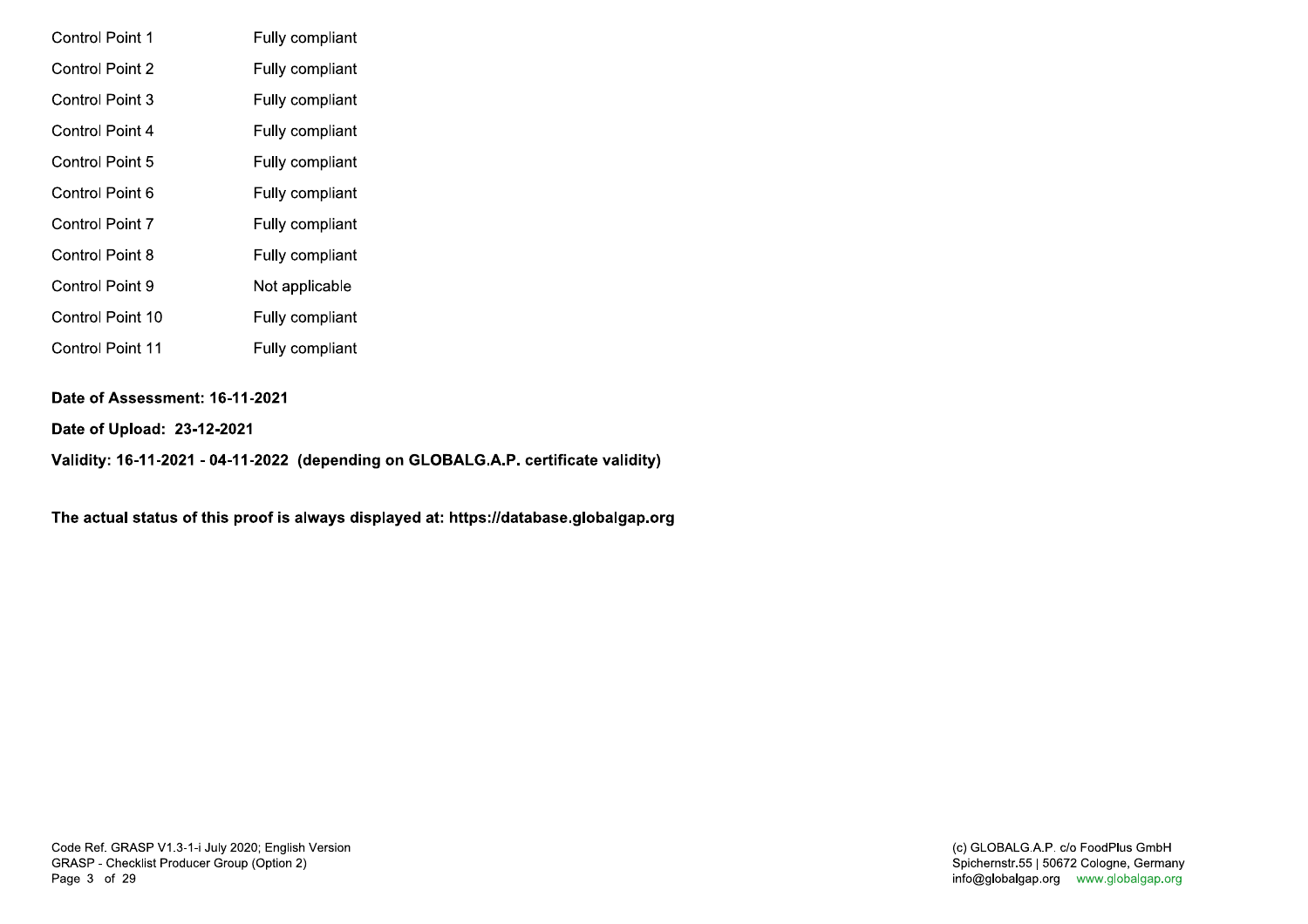

## **GLOBALG.A.P. RISK ASSESSMENT ON SOCIAL PRACTICE**

**GRASP Checklist - Version 1.3-1-i** 

**Checklist Producer Group (Option 2)** Valid from: July 2020 Mandatory from: October 2020



Code Ref. GRASP V1.3-1-i July 2020; English Version GRASP - Checklist Producer Group (Option 2) Page 4 of 29

(c) GLOBALG.A.P. c/o FoodPlus GmbH Spichernstr.55 | 50672 Cologne, Germany info@globalgap.org www.globalgap.org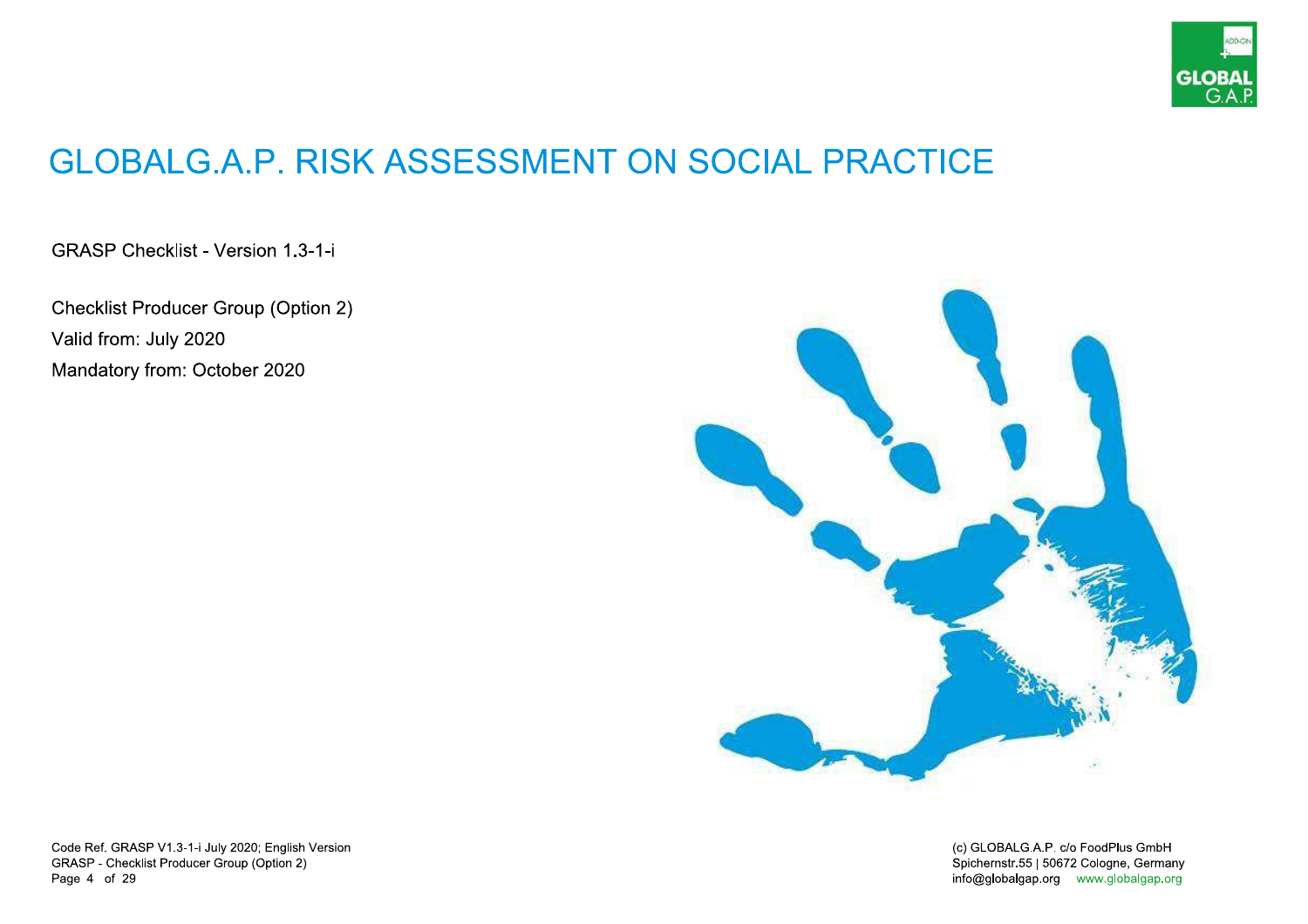| 1. CERTIFICATE HOLDER REGISTRATION DATA                                                                                              |                            |  |             |                  |             |  |                |                                                 |        |           |  |  |  |  |  |  |
|--------------------------------------------------------------------------------------------------------------------------------------|----------------------------|--|-------------|------------------|-------------|--|----------------|-------------------------------------------------|--------|-----------|--|--|--|--|--|--|
| Producer Group GGN/GLN:*                                                                                                             | 4049928171511              |  |             | Registration N°: |             |  |                |                                                 |        |           |  |  |  |  |  |  |
| Company name:*                                                                                                                       | Finagricola Soc. Coop.     |  |             | Address:*        |             |  |                | Viale Spagna, 8 - 84091 Battipaglia (SA) Italia |        |           |  |  |  |  |  |  |
| Telephone:*                                                                                                                          | 0828614511                 |  |             |                  |             |  |                |                                                 |        |           |  |  |  |  |  |  |
| Email:                                                                                                                               |                            |  |             | Fax:             |             |  |                |                                                 |        |           |  |  |  |  |  |  |
| Assessment date:*                                                                                                                    | 16/11/2021                 |  |             | Contact person:* |             |  | Astone Massimo |                                                 |        |           |  |  |  |  |  |  |
| Previous assessment date(s):                                                                                                         |                            |  |             |                  |             |  |                |                                                 |        |           |  |  |  |  |  |  |
| Does the producer group have any other external audits or certification covering social practices? If yes, which?                    |                            |  |             |                  |             |  |                |                                                 |        |           |  |  |  |  |  |  |
| Standard 1:                                                                                                                          | Standard 2:<br>Standard 3: |  |             |                  | Standard 4: |  |                |                                                 |        |           |  |  |  |  |  |  |
| Valid to:                                                                                                                            | Valid to:                  |  |             | Valid to:        |             |  | Valid to:      |                                                 |        |           |  |  |  |  |  |  |
|                                                                                                                                      |                            |  |             |                  |             |  |                |                                                 |        |           |  |  |  |  |  |  |
| Has the Certification Body detected any significant breach of legal requirements concerning labor conditions?                        |                            |  |             |                  |             |  | $\Box$         | <b>YES</b>                                      | $\Box$ | <b>NO</b> |  |  |  |  |  |  |
| Has the Certification Body reported this finding to the local/national responsible and competent authority?                          |                            |  |             |                  |             |  | $\Box$         | <b>YES</b>                                      | $\Box$ | <b>NO</b> |  |  |  |  |  |  |
| Comments:                                                                                                                            |                            |  |             |                  |             |  |                |                                                 |        |           |  |  |  |  |  |  |
|                                                                                                                                      |                            |  |             |                  |             |  |                |                                                 |        |           |  |  |  |  |  |  |
|                                                                                                                                      |                            |  |             |                  |             |  |                |                                                 |        |           |  |  |  |  |  |  |
| Company description: Finagricola risulta costituita al momento da 12 produttori registrati a GG. Aziende campionate: Gemina, Minucci |                            |  |             |                  |             |  |                |                                                 |        |           |  |  |  |  |  |  |
|                                                                                                                                      |                            |  |             |                  |             |  |                |                                                 |        |           |  |  |  |  |  |  |
|                                                                                                                                      |                            |  |             |                  |             |  |                |                                                 |        |           |  |  |  |  |  |  |
|                                                                                                                                      |                            |  | <b>YEAR</b> |                  |             |  |                |                                                 |        |           |  |  |  |  |  |  |
| Total number of producer group members participating in GRASP:                                                                       |                            |  |             |                  |             |  |                |                                                 |        |           |  |  |  |  |  |  |
| Total number of producer group members included in the GLOBALG.A.P. IFA Certificate:                                                 |                            |  |             |                  |             |  |                |                                                 |        |           |  |  |  |  |  |  |
| Total number of externally assessed GRASP producer group members:                                                                    |                            |  |             |                  |             |  |                |                                                 |        |           |  |  |  |  |  |  |
|                                                                                                                                      |                            |  |             |                  |             |  |                |                                                 |        |           |  |  |  |  |  |  |
|                                                                                                                                      |                            |  |             |                  |             |  |                | * Mandatory field                               |        |           |  |  |  |  |  |  |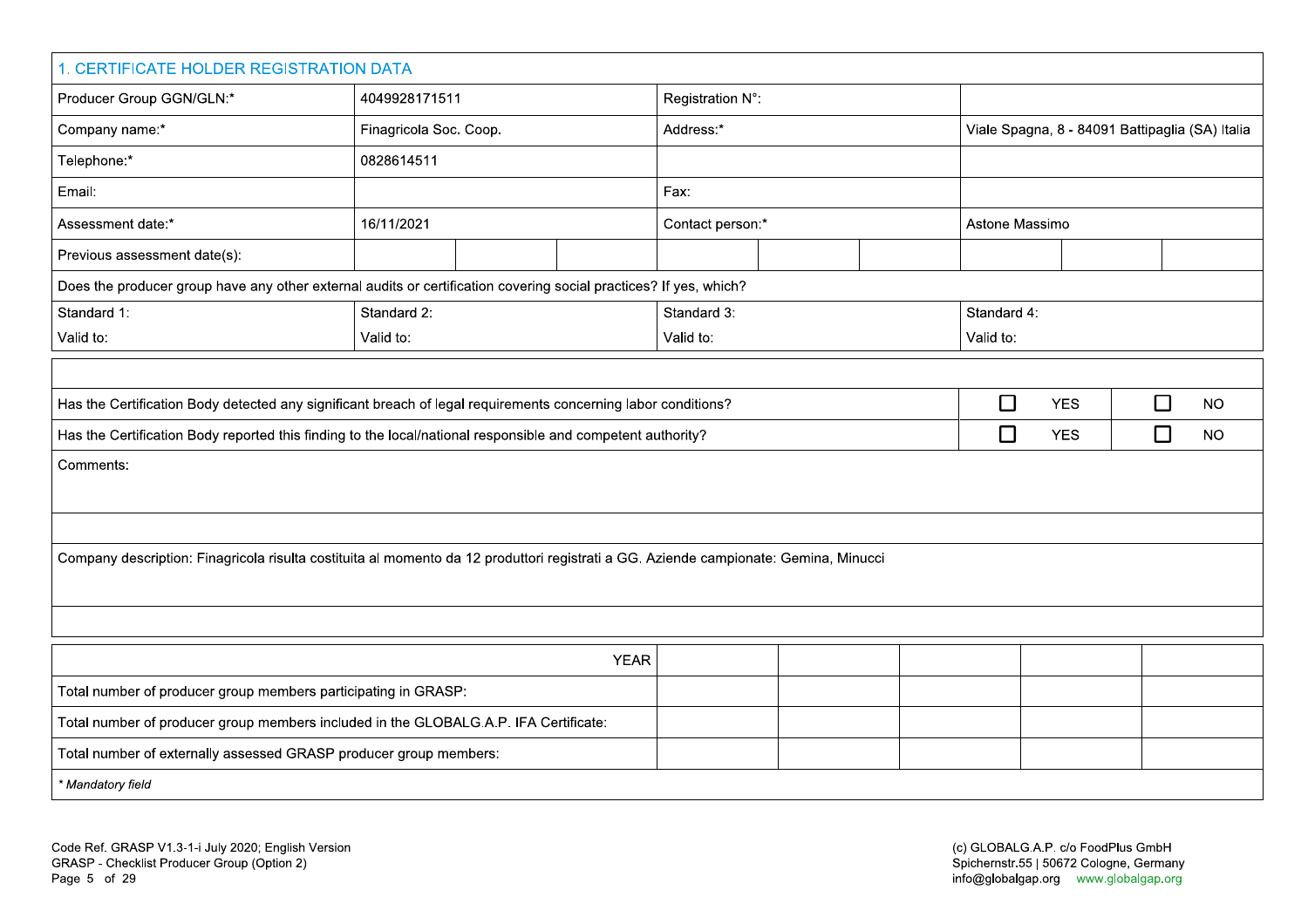|               | List the GLOBALG.A.P. Numbers (GGN) or Global Location Number (GLN) of the externally assessed GRASP producer group members: |                                                  |                                                    |               |  |               |            |                         |                |                                                                    |                        |  |
|---------------|------------------------------------------------------------------------------------------------------------------------------|--------------------------------------------------|----------------------------------------------------|---------------|--|---------------|------------|-------------------------|----------------|--------------------------------------------------------------------|------------------------|--|
| 4050373316082 |                                                                                                                              | 4050373316099                                    | 4063061958310                                      | 4049928823045 |  |               |            |                         |                |                                                                    |                        |  |
|               |                                                                                                                              |                                                  |                                                    |               |  |               |            |                         |                |                                                                    |                        |  |
|               |                                                                                                                              |                                                  |                                                    |               |  |               |            |                         |                |                                                                    |                        |  |
|               |                                                                                                                              |                                                  |                                                    |               |  |               |            |                         |                |                                                                    |                        |  |
|               |                                                                                                                              |                                                  |                                                    |               |  |               |            |                         |                |                                                                    |                        |  |
|               | <b>Ø</b> YES<br>$\Box$<br><b>NO</b><br>Are produce handling (PH) facilities included in the GRASP assessment?                |                                                  |                                                    |               |  |               |            |                         |                |                                                                    |                        |  |
|               | Is produce handling sub-contracted?                                                                                          |                                                  |                                                    |               |  |               | $\Box$ YES | $\overline{\mathbf{S}}$ | <b>NO</b>      |                                                                    |                        |  |
|               | Does the produce handling facility(ies) have any social standards implemented?                                               |                                                  |                                                    |               |  | <b>Ø</b> YES  | $\Box$     | <b>NO</b>               | If yes, which? |                                                                    |                        |  |
|               |                                                                                                                              |                                                  |                                                    |               |  |               |            | Name of the PH company: |                |                                                                    | Finagricola Soc. Coop. |  |
|               |                                                                                                                              |                                                  |                                                    |               |  |               |            |                         |                | GGN/GLN of the PH company (if applicable):                         | 4056186448002          |  |
|               |                                                                                                                              | Name and location of the assessed PH Facilities: |                                                    |               |  |               |            |                         |                |                                                                    |                        |  |
| PH Facility 1 |                                                                                                                              |                                                  |                                                    |               |  | PH Facility 4 |            |                         |                |                                                                    |                        |  |
| PH Facility 2 |                                                                                                                              |                                                  |                                                    |               |  | PH Facility 5 |            |                         |                |                                                                    |                        |  |
| PH Facility 3 |                                                                                                                              |                                                  |                                                    |               |  | PH Facility 6 |            |                         |                |                                                                    |                        |  |
|               |                                                                                                                              |                                                  | Does the company subcontract any other activities? |               |  | $\Box$        | <b>YES</b> | $\overline{\mathbf{S}}$ | <b>NO</b>      |                                                                    |                        |  |
|               | If yes, which one?                                                                                                           |                                                  |                                                    |               |  |               |            |                         |                | Are the subcontracted activities included in the GRASP assessment? |                        |  |
|               |                                                                                                                              | $\Box$                                           | Pest and rodent control                            |               |  | $\Box$        | <b>YES</b> | $\boldsymbol{\nabla}$   | <b>NO</b>      |                                                                    |                        |  |
|               |                                                                                                                              | □                                                | Crop protection                                    |               |  | □             | <b>YES</b> | ☑                       | <b>NO</b>      |                                                                    |                        |  |
|               |                                                                                                                              | □                                                | Harvest                                            |               |  | □             | <b>YES</b> | ☑                       | <b>NO</b>      |                                                                    |                        |  |
|               |                                                                                                                              | $\Box$                                           | Others (please specify): NA                        |               |  | $\Box$        | <b>YES</b> | $\overline{\mathbf{S}}$ | <b>NO</b>      |                                                                    |                        |  |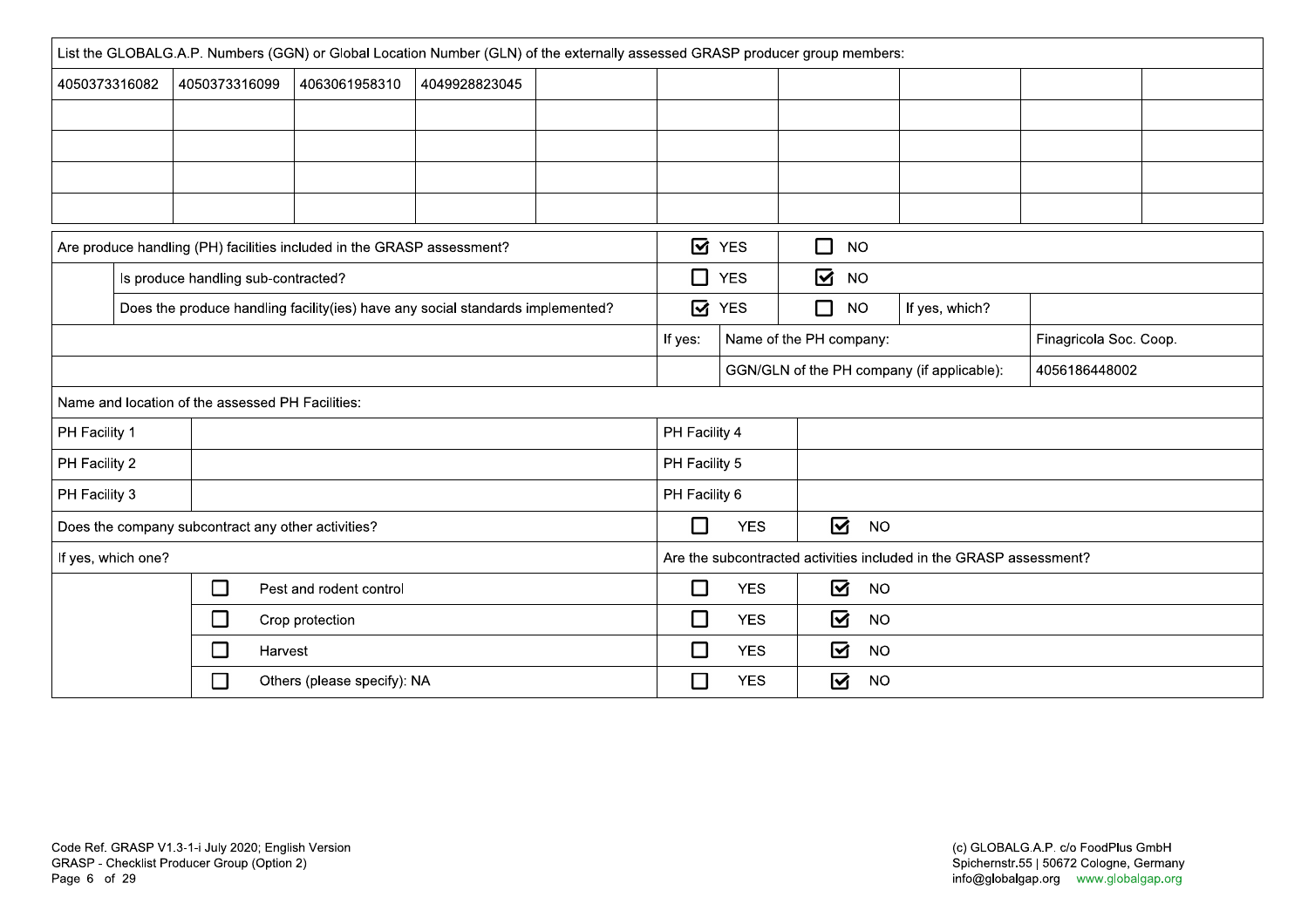| 2. STRUCTURE OF EMPLOYMENT                                                                                     |                    |           |        |           |                              |        |                                                                                       |                          |        |      |  |
|----------------------------------------------------------------------------------------------------------------|--------------------|-----------|--------|-----------|------------------------------|--------|---------------------------------------------------------------------------------------|--------------------------|--------|------|--|
| Month(s) of peak season (if<br>applicable):                                                                    | Febbraio-Settembre |           |        |           |                              |        | % of employees living in<br>accommodation provided by<br>the company (if applicable): |                          | 0      |      |  |
| italiana, rumena, indiana, marocchini, tunisini, senegalesi, albanesi, filippini<br>Nationalities of employees |                    |           |        |           |                              |        |                                                                                       |                          |        |      |  |
| Total number of employees                                                                                      | Local              |           |        |           | <b>Cross-Border Migrants</b> |        |                                                                                       | <b>National Migrants</b> |        |      |  |
|                                                                                                                | Permanent          | Temporary | Agency | Permanent | Temporary                    | Agency | Permanent                                                                             | Temporary                | Agency |      |  |
| in agricultural production                                                                                     |                    | 550       |        |           | 477                          | - C    | $\Omega$                                                                              |                          | -0     | 1031 |  |
| in product handling facility (ies)                                                                             | 30                 | 388       |        |           |                              |        | 0                                                                                     |                          | 0      | 422  |  |
| Total                                                                                                          |                    | 968       |        |           | 481                          |        | 0                                                                                     |                          |        | 1453 |  |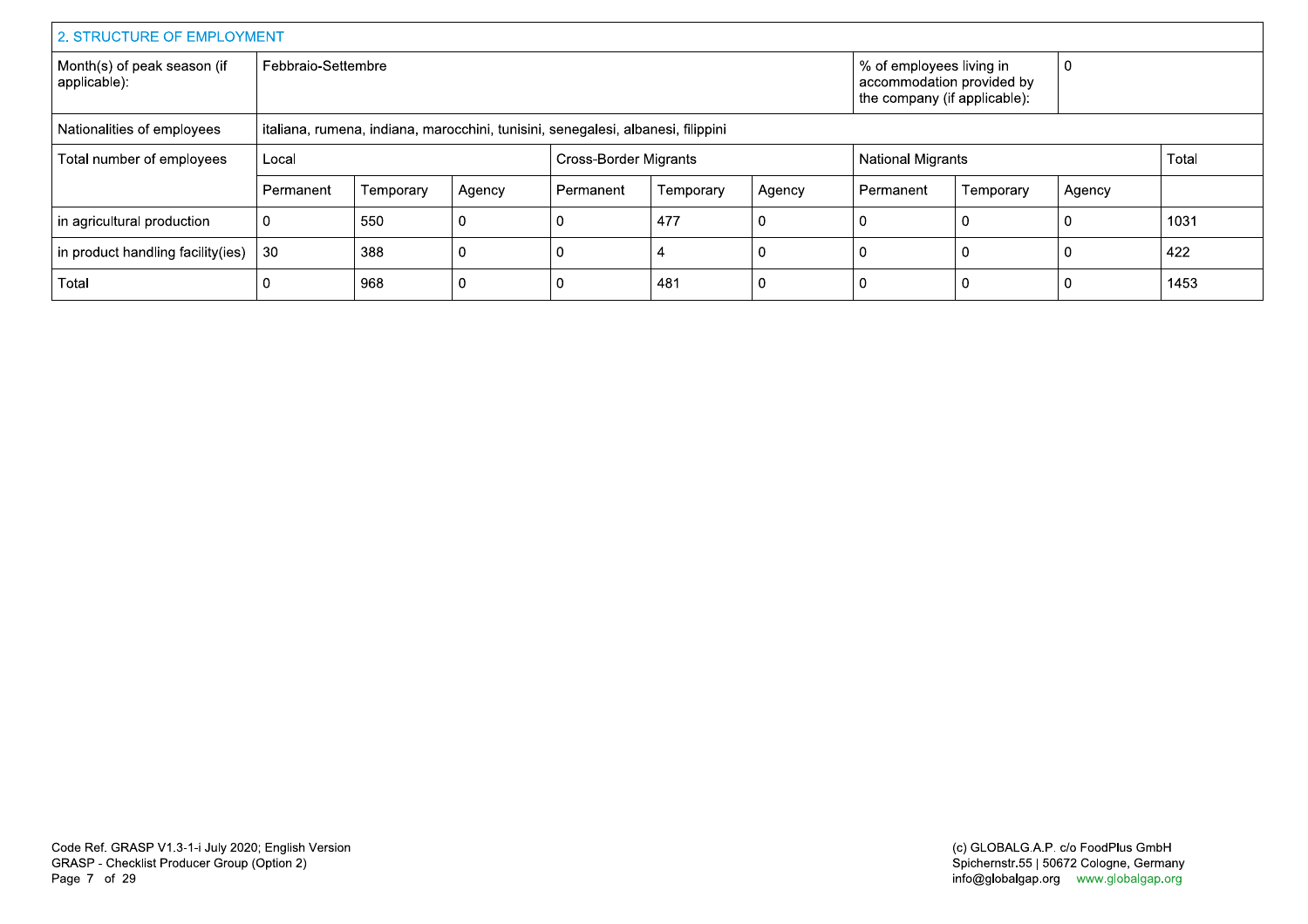| 3. PRESENCE DURING THE ASSESSMENT                                                                                                                             |                        |                |                                                              |                     |                                      |                     |  |  |  |  |
|---------------------------------------------------------------------------------------------------------------------------------------------------------------|------------------------|----------------|--------------------------------------------------------------|---------------------|--------------------------------------|---------------------|--|--|--|--|
|                                                                                                                                                               | SITE MANAGEMENT        |                | PERSON RESPONSIBLE FOR THE<br><b>IMPLEMENTATION OF GRASP</b> |                     | EMPLOYEES' REPRESENTATIVE            |                     |  |  |  |  |
| Names <sup>1</sup> :                                                                                                                                          | P.G.                   |                | G.V.                                                         |                     | A.A.                                 |                     |  |  |  |  |
| Present at the opening meeting?                                                                                                                               | ☑<br><b>YES</b>        | П<br><b>NO</b> | $\overline{\mathbf{M}}$<br><b>YES</b>                        | $\Box$<br><b>NO</b> | $\boldsymbol{\boxdot}$<br><b>YES</b> | $\Box$<br><b>NO</b> |  |  |  |  |
| Present at the assessment?                                                                                                                                    | □<br><b>YES</b>        | ☑<br><b>NO</b> | ☑<br><b>YES</b>                                              | $\Box$<br><b>NO</b> | ☑<br><b>YES</b>                      | $\Box$<br><b>NO</b> |  |  |  |  |
| Present at the closing meeting?                                                                                                                               | □<br><b>YES</b>        | ☑<br><b>NO</b> | ☑<br><b>YES</b>                                              | П<br><b>NO</b>      | ☑<br><b>YES</b>                      | $\Box$<br><b>NO</b> |  |  |  |  |
|                                                                                                                                                               |                        |                |                                                              |                     |                                      |                     |  |  |  |  |
| <b>OVERALL ASSESSMENT RESULT:</b>                                                                                                                             | <b>Fully compliant</b> |                |                                                              |                     |                                      |                     |  |  |  |  |
| Assessment results reviewed with company<br>management?                                                                                                       | ☑<br><b>YES</b>        | <b>NO</b>      |                                                              |                     |                                      |                     |  |  |  |  |
| Name of certification body:                                                                                                                                   | DNV-GL                 |                | Duration of the assessment:                                  |                     | 4 ore                                |                     |  |  |  |  |
| Name of assessor:                                                                                                                                             | Gianvito Lippolis      |                |                                                              |                     |                                      |                     |  |  |  |  |
| Name of company management:                                                                                                                                   | P.G.                   |                |                                                              |                     |                                      |                     |  |  |  |  |
| <sup>1</sup> Only mention the names if the persons have agreed to release there personal data to be uploaded with the checklist to the GLOBALG.A.P. Database. |                        |                |                                                              |                     |                                      |                     |  |  |  |  |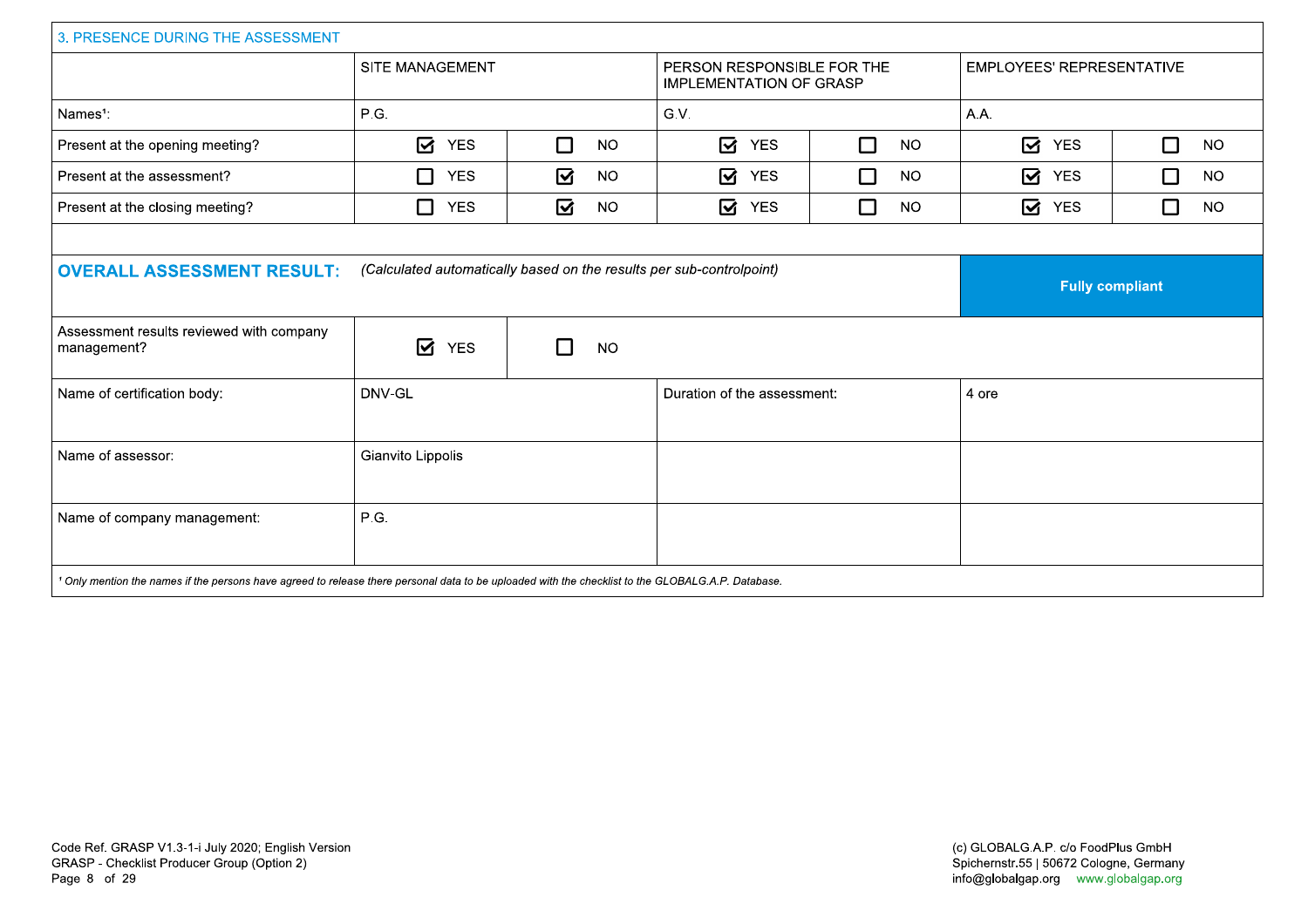| $N^{\circ}$ | CONTROL POINT & COMPLIANCE CRITERIA                                                                                                                                                                                                                                                                                                                                                                                                                                                                                                                                                                                                                                                                                                                                                        | <b>VERIFICATION</b>                                                           |                                      | COMPLIANCE      |          |
|-------------|--------------------------------------------------------------------------------------------------------------------------------------------------------------------------------------------------------------------------------------------------------------------------------------------------------------------------------------------------------------------------------------------------------------------------------------------------------------------------------------------------------------------------------------------------------------------------------------------------------------------------------------------------------------------------------------------------------------------------------------------------------------------------------------------|-------------------------------------------------------------------------------|--------------------------------------|-----------------|----------|
|             |                                                                                                                                                                                                                                                                                                                                                                                                                                                                                                                                                                                                                                                                                                                                                                                            |                                                                               |                                      | N.              | N/A      |
|             | <b>EMPLOYEES' REPRESENTATIVE(S)</b>                                                                                                                                                                                                                                                                                                                                                                                                                                                                                                                                                                                                                                                                                                                                                        |                                                                               |                                      |                 |          |
|             | CP: Is there at least one employee or an employees' council to represent the interests of the staff to the management through regular meetings where labor issues are addressed?                                                                                                                                                                                                                                                                                                                                                                                                                                                                                                                                                                                                           |                                                                               |                                      |                 |          |
| 1.1         | exceptional cases nominated by all employees and recognized by the management. The election or nomination takes place in the ongoing year or production period and is<br>communicated to all employees. This employees' representative(s) shall be aware of his/her/their role and rights and be able to discuss complaints and suggestions with the<br>management. Meetings between employees' representative(s) and management occur at accurate frequency. The dialogue taking place in such meetings is duly documented. If a<br>producer group member has less than 5 employees, it is allowed to have an employees' representative at the level of the producer group.<br>The election/nomination procedure has been defined and communicated to all employees.                      |                                                                               |                                      |                 | $\Omega$ |
| 1.2         | Documentation shows that the election and the counting of votes were carried out fairly and openly. In case of<br>representative(s) not elected but nominated, there is a document justifying why elections could not take place.                                                                                                                                                                                                                                                                                                                                                                                                                                                                                                                                                          | UJ                                                                            | З                                    | $\Omega$        | 0        |
| 1.3         | The results of the election (name of employees' representative(s) or in case of council composition of the council) were<br>communicated to all employees.                                                                                                                                                                                                                                                                                                                                                                                                                                                                                                                                                                                                                                 | U                                                                             | З                                    | $\Omega$        | 0        |
| 1.4         | The election/nomination has taken place in the ongoing year or production period. The representation is current (all<br>elected/nominated person(s) according to the list still working for the company).                                                                                                                                                                                                                                                                                                                                                                                                                                                                                                                                                                                  | O                                                                             | З                                    | $\Omega$        | 0        |
| 1.5         | The employees' representative(s) is/are recognized by the management and a job description clearly defines his/her/their<br>role and rights. The employees representative(s) is/are aware of his/her/their role and rights (in case of an employees'<br>council, all members are interviewed).                                                                                                                                                                                                                                                                                                                                                                                                                                                                                             | <b>DA</b>                                                                     | 3                                    | $\Omega$        | $\Omega$ |
| 1.6         | There is documentary evidence of regular meetings at accurate frequency between the employees' representative(s) and<br>the management, where GRASP related issues are addressed.                                                                                                                                                                                                                                                                                                                                                                                                                                                                                                                                                                                                          | U                                                                             |                                      |                 |          |
|             | <b>COMPLIANCE LEVEL CONTROL POINT 1:</b><br>(Calculated automatically based on the results per sub-controlpoint)                                                                                                                                                                                                                                                                                                                                                                                                                                                                                                                                                                                                                                                                           |                                                                               |                                      | Fully compliant |          |
|             | Evidence/Remarks: Magazzino di lavorazione di Battipaglia: Rappresentante dei lavoratori A.A. (131 voti su 194 lavoratori votanti), registrazione su "DR08/P02 Fiangricola 2016.doc Verbale di<br>elezione del rappresentante dei lavoratori GRASP", eletto in data 25.10.21. Presente modulo con firma dei presenti.<br>Palo Giovanni: Nomina del 13.10.21 (T.M) 15 voti su 20 votanti)<br>Palo Massimiliano: Nomina del 13.10.21 (L.M) 10 voti su 18 votanti)<br>Gemina: Nomina del 22.10.21 (H.H.) 15 voti su 20 votanti)<br>Minucci Cesarina: Siti Pontecagnano: Nomina del 18.10.21 (D.P.) 19 voti su 25 votanti - Siti Eboli: Nomina del 18.10.21 (E.K.) 77 voti su 86 votanti<br>Dalle interviste emerge che i lavoratori conoscono il nome del loro rappresentante e il suo ruolo. |                                                                               |                                      |                 |          |
|             | <b>Corrective Actions:</b>                                                                                                                                                                                                                                                                                                                                                                                                                                                                                                                                                                                                                                                                                                                                                                 |                                                                               |                                      |                 |          |
|             | Code Ref. GRASP V1.3-1-i July 2020; English Version<br>GRASP - Checklist Producer Group (Option 2)                                                                                                                                                                                                                                                                                                                                                                                                                                                                                                                                                                                                                                                                                         | (c) GLOBALG.A.P. c/o FoodPlus GmbH<br>Spichernstr.55   50672 Cologne, Germany | info@globalgap.org www.globalgap.org |                 |          |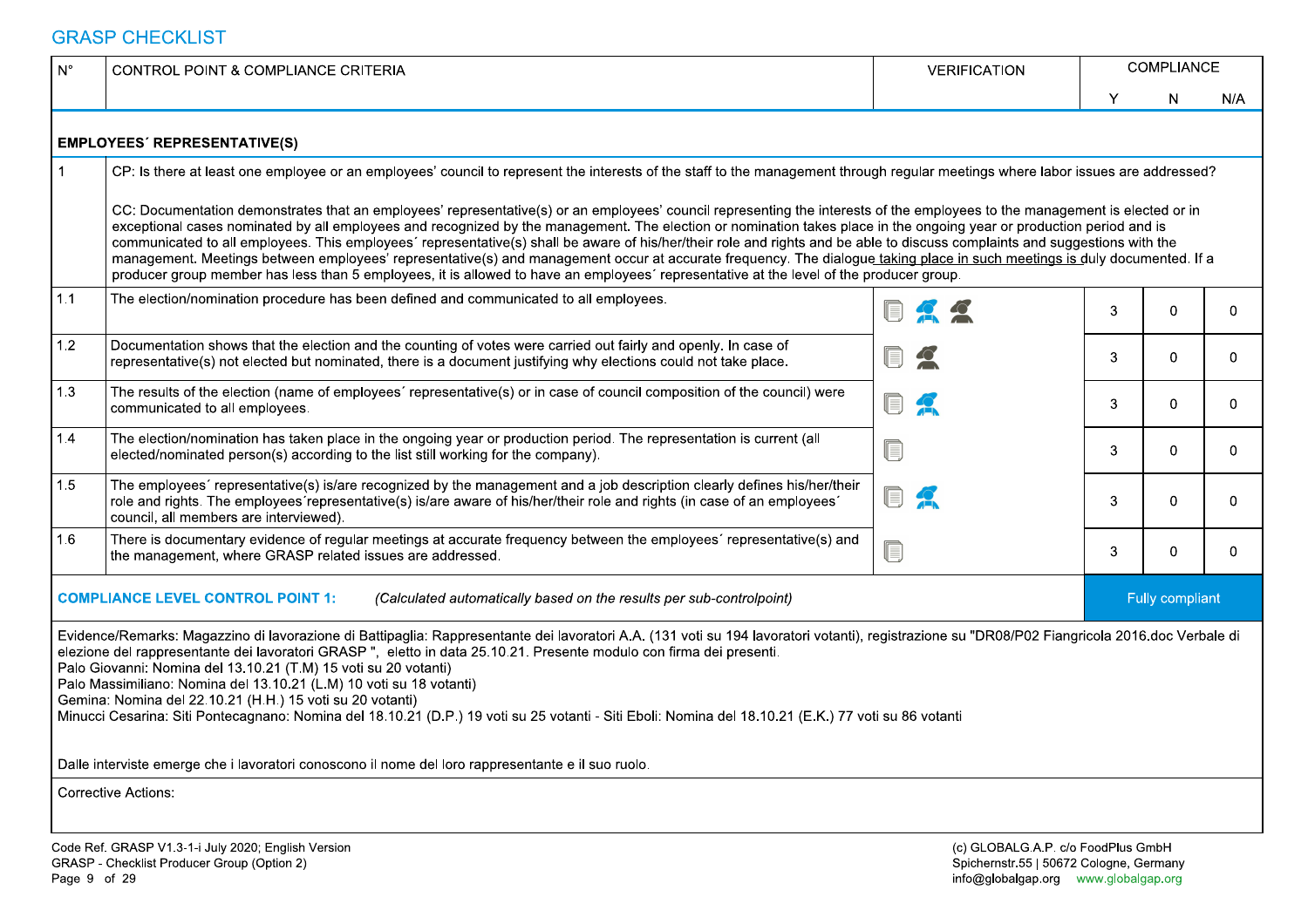| $N^{\circ}$    | <b>CONTROL POINT &amp; COMPLIANCE CRITERIA</b>                                                                                                                                                                                                                                                                                                                                                                                                                                                              | <b>VERIFICATION</b> |                 | <b>COMPLIANCE</b> |          |  |  |  |  |  |  |
|----------------|-------------------------------------------------------------------------------------------------------------------------------------------------------------------------------------------------------------------------------------------------------------------------------------------------------------------------------------------------------------------------------------------------------------------------------------------------------------------------------------------------------------|---------------------|-----------------|-------------------|----------|--|--|--|--|--|--|
|                |                                                                                                                                                                                                                                                                                                                                                                                                                                                                                                             |                     | Υ               | N.                | N/A      |  |  |  |  |  |  |
|                | <b>COMPLAINT PROCEDURE</b>                                                                                                                                                                                                                                                                                                                                                                                                                                                                                  |                     |                 |                   |          |  |  |  |  |  |  |
| $\overline{2}$ | CP: Is there a complaint and suggestion procedure available and implemented in the company through which employees can make a complaint or suggestion?                                                                                                                                                                                                                                                                                                                                                      |                     |                 |                   |          |  |  |  |  |  |  |
|                | CC: A complaint and suggestion procedure appropriate to the size of the company exists. The employees are regularly informed about its existence, complaints and suggestions can be<br>made without being penalized and are discussed in meetings between the employees' representative(s) and the management. The procedure specifies a timeframe to answer<br>complaints and suggestions and take corrective actions. Complaints, suggestions and their follow-up from the last 24 months are documented. |                     |                 |                   |          |  |  |  |  |  |  |
| 2.1            | A documented complaint and suggestion procedure is available, appropriate to the size of the company.                                                                                                                                                                                                                                                                                                                                                                                                       |                     | 3               | $\Omega$          | $\Omega$ |  |  |  |  |  |  |
| 2.2            | Employees are regularly and actively informed about the complaint and suggestion procedure.                                                                                                                                                                                                                                                                                                                                                                                                                 |                     | 3               | $\Omega$          | $\Omega$ |  |  |  |  |  |  |
| 2.3            | The procedure states clearly that employees will not be penalized for filing complaints or suggestions.                                                                                                                                                                                                                                                                                                                                                                                                     |                     | 3               | $\Omega$          | $\Omega$ |  |  |  |  |  |  |
| 2.4            | Complaints and suggestions are discussed in meetings between the employees' representative(s) and the management.                                                                                                                                                                                                                                                                                                                                                                                           | A                   | 3               | 0                 | $\Omega$ |  |  |  |  |  |  |
| 2.5            | The procedure sets a timeframe to resolve complaints and suggestions (e.g. during the next month).                                                                                                                                                                                                                                                                                                                                                                                                          |                     | 3               | 0                 | $\Omega$ |  |  |  |  |  |  |
| 2.6            | The complaints, suggestions and their follow-up are documented and available for the last 24 months.                                                                                                                                                                                                                                                                                                                                                                                                        |                     | 3               | $\Omega$          | $\Omega$ |  |  |  |  |  |  |
|                | <b>COMPLIANCE LEVEL CONTROL POINT 2:</b><br>(Calculated automatically based on the results per sub-controlpoint)                                                                                                                                                                                                                                                                                                                                                                                            |                     | Fully compliant |                   |          |  |  |  |  |  |  |
|                | Evidence/Remarks: IT03/P02 Segnalazioni e suggerimenti dei dipendenti rev. 02 del 15.07.19, prevista compilazione eventuale del documento: DR09/P02 Registro Segnalazioni/Suggerimenti<br>Non vi sono al momento segnalazioni.<br>Procedura comunicata tramite corso di formazione. Limite per risoluzione 30 gg. max.<br>Nessuna segnalazione al momento rilevata.<br>Dalle interviste emerge consapevolezza rispetto alla possibilità di presentare delle segnalazioni.                                   |                     |                 |                   |          |  |  |  |  |  |  |
|                | <b>Corrective Actions:</b>                                                                                                                                                                                                                                                                                                                                                                                                                                                                                  |                     |                 |                   |          |  |  |  |  |  |  |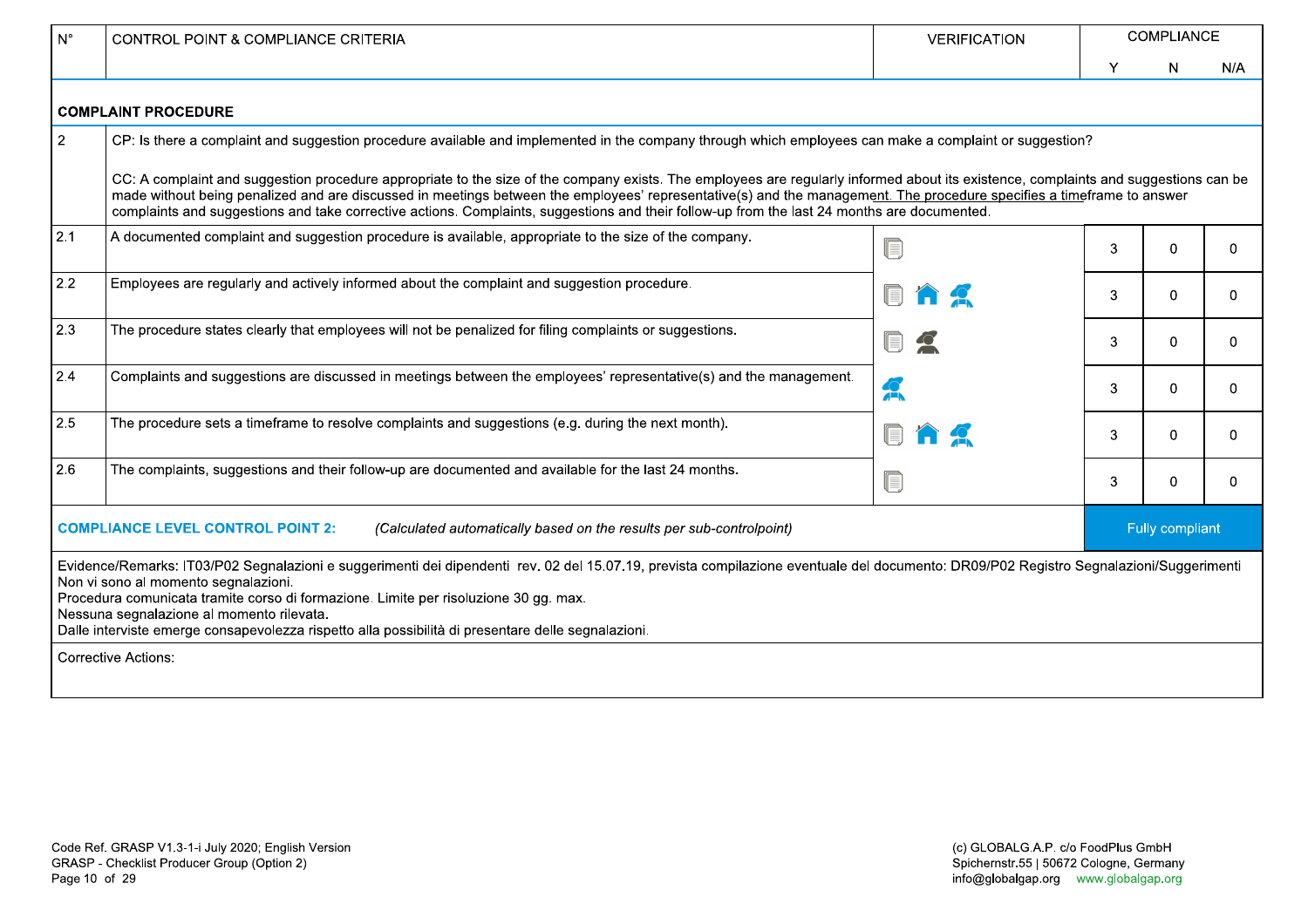| $N^{\circ}$ | <b>CONTROL POINT &amp; COMPLIANCE CRITERIA</b>                                                                                                                                                                                                                                                                                                                                                                                                                                                                                                                                                                                                                                                                                                                                                                                                                                     | <b>VERIFICATION</b> | COMPLIANCE |                 |              |  |  |  |  |  |  |
|-------------|------------------------------------------------------------------------------------------------------------------------------------------------------------------------------------------------------------------------------------------------------------------------------------------------------------------------------------------------------------------------------------------------------------------------------------------------------------------------------------------------------------------------------------------------------------------------------------------------------------------------------------------------------------------------------------------------------------------------------------------------------------------------------------------------------------------------------------------------------------------------------------|---------------------|------------|-----------------|--------------|--|--|--|--|--|--|
|             |                                                                                                                                                                                                                                                                                                                                                                                                                                                                                                                                                                                                                                                                                                                                                                                                                                                                                    |                     | Y          | N               | N/A          |  |  |  |  |  |  |
|             | <b>SELF-DECLARATION ON GOOD SOCIAL PRACTICES</b>                                                                                                                                                                                                                                                                                                                                                                                                                                                                                                                                                                                                                                                                                                                                                                                                                                   |                     |            |                 |              |  |  |  |  |  |  |
| 3           | CP: Has a self-declaration on good social practice regarding human rights been signed by the management and the employees' representative(s) and has this been communicated to<br>the employees?                                                                                                                                                                                                                                                                                                                                                                                                                                                                                                                                                                                                                                                                                   |                     |            |                 |              |  |  |  |  |  |  |
|             | CC: The management and the employees' representative(s) have signed, displayed and put in practice a self-declaration assuring good social practice and human rights of all<br>employees. This declaration contains at least the commitment to the ILO core labor conventions (ILO Conventions: 111 on discrimination, 138 and 182 on minimum age and child labor,<br>29 and 105 on forced labor, 87 on freedom of association, 98 on the right to organize and collective bargaining, 100 on equal remuneration and 99 on minimum wage) and transparent<br>and non-discriminative hiring procedures and the complaint procedure. The self-declaration states that the employees' representative(s) can file complaints without personal sanctions.<br>The employees have been informed about the self-declaration and it is revised at least every 3 years or whenever necessary. |                     |            |                 |              |  |  |  |  |  |  |
| 3.1         | The declaration is complete and contains at least all points referred to ILO core labor conventions.                                                                                                                                                                                                                                                                                                                                                                                                                                                                                                                                                                                                                                                                                                                                                                               | ſ.                  | 3          | 0               | $\mathbf{0}$ |  |  |  |  |  |  |
| 3.2         | The declaration has been signed by the management and by the employees' representative(s).                                                                                                                                                                                                                                                                                                                                                                                                                                                                                                                                                                                                                                                                                                                                                                                         | ſ.                  | 3          | $\Omega$        | $\Omega$     |  |  |  |  |  |  |
| 3.3         | The declaration is actively communicated to the employees (e.g. displayed on the production site/in the handling<br>unit/management office or attached to the working contract, information at meetings etc.).                                                                                                                                                                                                                                                                                                                                                                                                                                                                                                                                                                                                                                                                     |                     | 3          | $\Omega$        | $\Omega$     |  |  |  |  |  |  |
| 3.4         | The management, the responsible person for the implementation of GRASP and the employees' representative(s) know<br>the content of the declaration and confirm that it is put into practice.                                                                                                                                                                                                                                                                                                                                                                                                                                                                                                                                                                                                                                                                                       |                     | 3          | $\overline{0}$  | $\mathbf{0}$ |  |  |  |  |  |  |
| 3.5         | It is stated that the employees' representative(s) can file complaints without personal sanctions.                                                                                                                                                                                                                                                                                                                                                                                                                                                                                                                                                                                                                                                                                                                                                                                 | ſ                   | 3          | $\Omega$        | $\mathbf{0}$ |  |  |  |  |  |  |
| 3.6         | The declaration is checked and revised at least every 3 years or whenever necessary.                                                                                                                                                                                                                                                                                                                                                                                                                                                                                                                                                                                                                                                                                                                                                                                               | <b>NA</b><br>U      | 3          | $\Omega$        | $\Omega$     |  |  |  |  |  |  |
|             | <b>COMPLIANCE LEVEL CONTROL POINT 3:</b><br>(Calculated automatically based on the results per sub-controlpoint)                                                                                                                                                                                                                                                                                                                                                                                                                                                                                                                                                                                                                                                                                                                                                                   |                     |            | Fully compliant |              |  |  |  |  |  |  |
|             | Evidence/Remarks: Autodichiarazione di buone pratiche sociali (DR25/P03 Rev 04 on 14.09.20).<br>Riunioni bilaterali effettuate nelle aziende agricole (Gemina 22.10.21, Minucci 18.10.21) e nello stabilimento (25.10.21)<br>Palo Giovanni: Riunione del 13.10.21<br>Palo Massimiliano: Riunione del 13.10.21 (L.M)<br>L'autodichiarazione è visualizzata sulla bacheca presso il centro aziendale e distribuita al personale al momento dell'assunzione.<br>L'autodichiarazione è firmata dalla Direzione, da RLS e anche dal rappresentante Grasp.<br>NC: Nessuna delle autochiarazioni sulle pratiche sociali affisse nelle aziende agricole e nel magazzino risulta essere firmata da direzione e rappresentante GRASP.                                                                                                                                                        |                     |            |                 |              |  |  |  |  |  |  |
|             | Corrective Actions: Inviato a mezzo mail il 29.11.21 verbale n. 24/21 di formazione effettuata il 22.11.21 e foro relative all'affissione dell'Autodichiarazione correttamente firmata da direzione e<br>rappresentante. - AC CONFORME - 02.12.21                                                                                                                                                                                                                                                                                                                                                                                                                                                                                                                                                                                                                                  |                     |            |                 |              |  |  |  |  |  |  |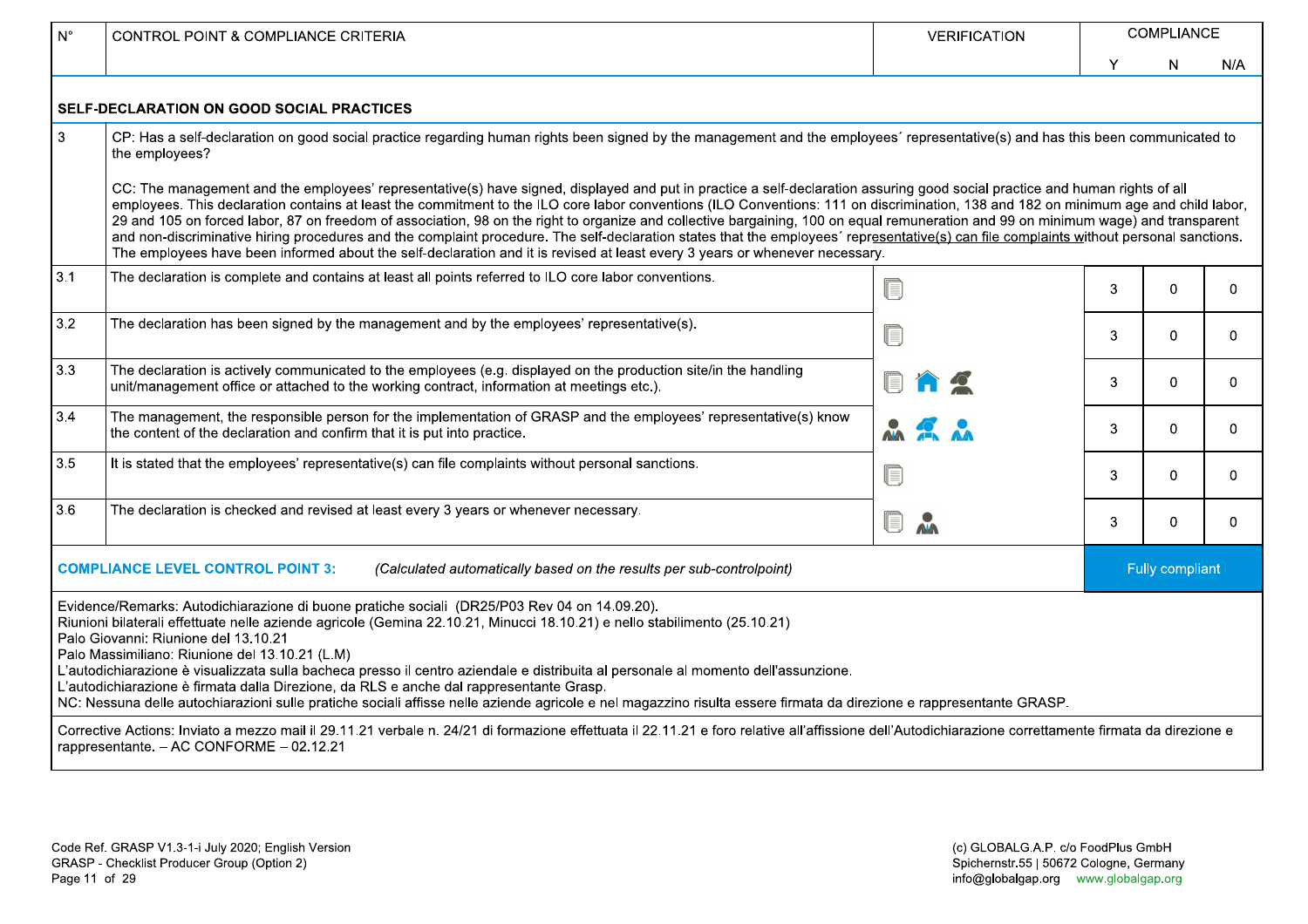| ∣ N°              | <b>CONTROL POINT &amp; COMPLIANCE CRITERIA</b>                                                                                                                                                                                                                                                                                                                                                                                                                                                                         | <b>VERIFICATION</b>              | <b>COMPLIANCE</b> |                 |     |  |
|-------------------|------------------------------------------------------------------------------------------------------------------------------------------------------------------------------------------------------------------------------------------------------------------------------------------------------------------------------------------------------------------------------------------------------------------------------------------------------------------------------------------------------------------------|----------------------------------|-------------------|-----------------|-----|--|
|                   |                                                                                                                                                                                                                                                                                                                                                                                                                                                                                                                        |                                  | Υ                 | N               | N/A |  |
|                   | <b>ACCESS TO NATIONAL LABOUR REGULATIONS</b>                                                                                                                                                                                                                                                                                                                                                                                                                                                                           |                                  |                   |                 |     |  |
| $\overline{4}$    | CP: Do the person responsible for the implementation of GRASP (RGSP) and the employees' representative(s) have knowledge of or access to recent national labor regulations?                                                                                                                                                                                                                                                                                                                                            |                                  |                   |                 |     |  |
|                   | CC: The person responsible for implementation of GRASP (RGSP) and the employees' representative(s) have knowledge of or access to national labor regulations, such as gross and<br>minimum wages, working hours, trade union membership, anti-discrimination, child labor, labor contracts, holiday and maternity leave. Both the RGSP and the employees<br>representative(s) know the essential points of working conditions in agriculture as formulated in the applicable GRASP National Interpretation Guidelines. |                                  |                   |                 |     |  |
| 4.1               | The RGSP provides the employees' representative(s) with the valid labor regulations (e.g. the GRASP National<br>Interpretation Guidelines).                                                                                                                                                                                                                                                                                                                                                                            | $\blacksquare$<br>2 <sup>o</sup> | 3                 | $\Omega$        | 0   |  |
| $ 4.2\rangle$     | RGSP and employees' representative(s) have knowledge about or access to the valid labor regulations on gross and<br>minimum wages and deductions from wages.                                                                                                                                                                                                                                                                                                                                                           | $\mathbf{R}$ $\mathbf{A}$<br>II. | 3                 | $\Omega$        | 0   |  |
| 4.3               | RGSP and employees' representative(s) have knowledge about or access to the valid labor regulations on working hours.                                                                                                                                                                                                                                                                                                                                                                                                  | Q<br>$\mathbf{R}$                | 3                 | $\Omega$        | 0   |  |
| $\vert 4.4 \vert$ | RGSP and employees' representative(s) have knowledge about or access to the valid labor regulations on freedom of<br>association and right to collective bargaining.                                                                                                                                                                                                                                                                                                                                                   | $\mathbf{R}$<br>II               | 3                 | $\Omega$        | 0   |  |
| 4.5               | RGSP and employees' representative(s) have knowledge about or access to the valid labor regulations on anti-<br>discrimination.                                                                                                                                                                                                                                                                                                                                                                                        | Q<br>2 <sub>n</sub>              | 3                 | 0               | 0   |  |
| 4.6               | RGSP and employees' representative(s) have knowledge about or access to the valid labor regulations on child labor and<br>minimum age of working.                                                                                                                                                                                                                                                                                                                                                                      | Q<br>2 <sub>n</sub>              | 3                 | $\Omega$        | 0   |  |
| 4.7               | RGSP and employees' representative(s) have knowledge about or access to the valid labor regulations on holiday and<br>maternity leave.                                                                                                                                                                                                                                                                                                                                                                                 | Q<br>2 <sub>n</sub>              | 3                 | $\mathbf 0$     | 0   |  |
|                   | <b>COMPLIANCE LEVEL CONTROL POINT 4:</b><br>(Calculated automatically based on the results per sub-controlpoint)                                                                                                                                                                                                                                                                                                                                                                                                       |                                  |                   | Fully compliant |     |  |
|                   | Evidence/Remarks: Disponibili Tabelle Salariali Provincia di Salerno in vigore dal 01.04.19<br>Presenti Linee Guida Italia GRASP per versione corrente.<br>Dalle interviste dei rapresentanti dei lavoratori e dei lavoratori emerge che tutti possono rivolgersi al titolare aziendale per richiedere le documentazioni relative agli ingaggi e che esse sono<br>disponibili in azienda.                                                                                                                              |                                  |                   |                 |     |  |
|                   | <b>Corrective Actions:</b>                                                                                                                                                                                                                                                                                                                                                                                                                                                                                             |                                  |                   |                 |     |  |
|                   |                                                                                                                                                                                                                                                                                                                                                                                                                                                                                                                        |                                  |                   |                 |     |  |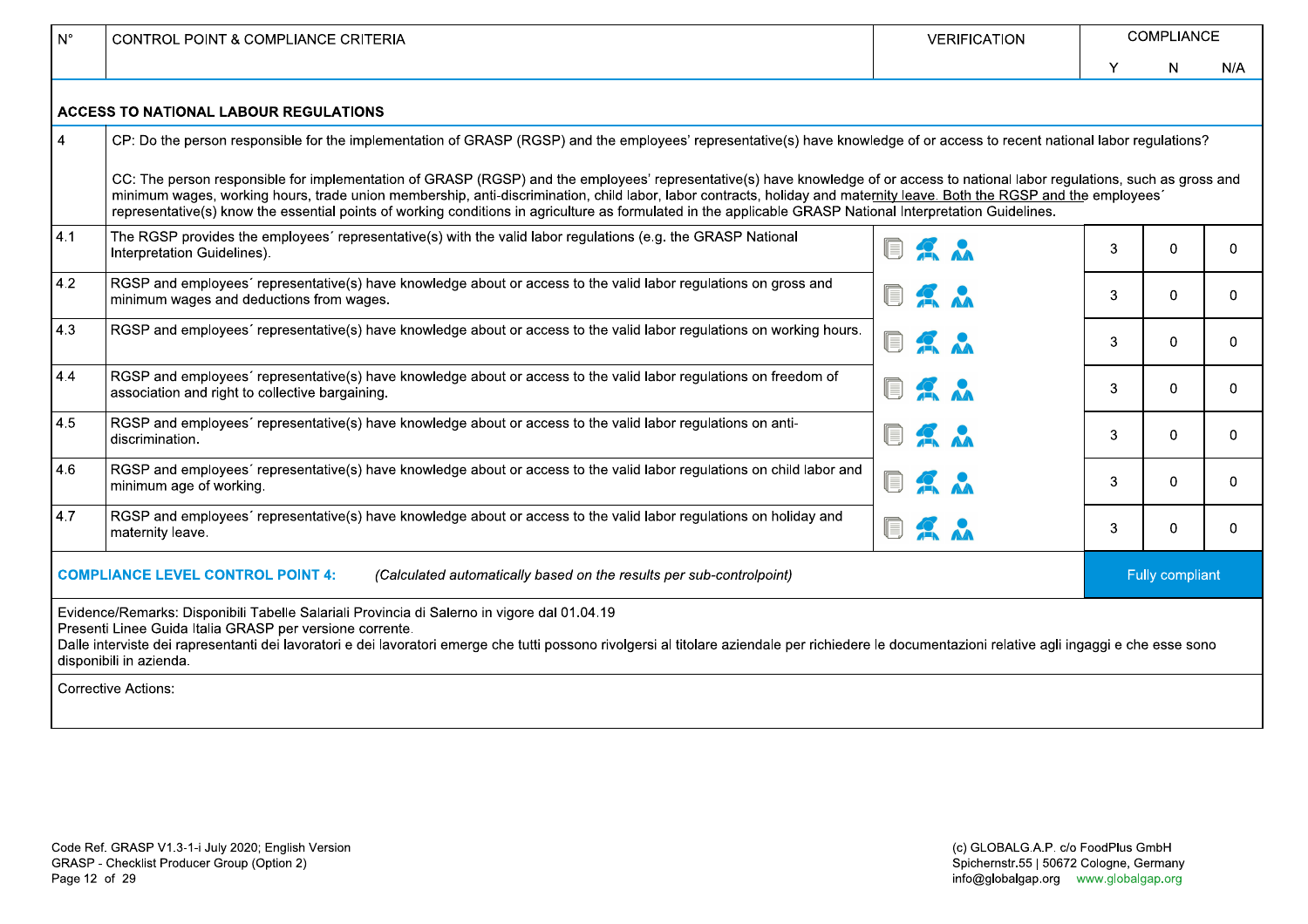| $N^{\circ}$ | <b>CONTROL POINT &amp; COMPLIANCE CRITERIA</b>                                                                                                                                                                                                                                                                                                                                                                                                                                                                                                                                                                                                                                                                         | <b>VERIFICATION</b> |   | COMPLIANCE      |          |
|-------------|------------------------------------------------------------------------------------------------------------------------------------------------------------------------------------------------------------------------------------------------------------------------------------------------------------------------------------------------------------------------------------------------------------------------------------------------------------------------------------------------------------------------------------------------------------------------------------------------------------------------------------------------------------------------------------------------------------------------|---------------------|---|-----------------|----------|
|             |                                                                                                                                                                                                                                                                                                                                                                                                                                                                                                                                                                                                                                                                                                                        |                     | Υ | N               | N/A      |
|             | <b>WORKING CONTRACTS</b>                                                                                                                                                                                                                                                                                                                                                                                                                                                                                                                                                                                                                                                                                               |                     |   |                 |          |
| 5           | CP: Can valid copies of working contracts be shown for the employees? Are the working contracts compliant with applicable legislation and/or collective bargaining agreements and do<br>they indicate at least full names, nationality, a job description, date of birth, date of entry, the regular working time, wage and the period of employment? Have they been signed by both<br>the employee and the employer?                                                                                                                                                                                                                                                                                                  |                     |   |                 |          |
|             | CC: For every employee, a contract can be shown to the assessor on request on a sample basis. The contracts correspond with the applicable legislation and/or collective bargaining<br>agreements. Both the employees as well as the employer have signed them. Records contain at least full names, nationality, a job description, date of birth, date of entry, the regular<br>working time, wage and the period of employment (e.g. permanent, period or day laborer etc.) and for non-national employees their legal status and working permit. The contract does<br>not show contradiction to the self-declaration on good social practices. Records of the employees must be accessible for at least 24 months. |                     |   |                 |          |
| 5.1         | Random checks show availability of written contracts for all employees signed by both parties.                                                                                                                                                                                                                                                                                                                                                                                                                                                                                                                                                                                                                         |                     | 3 | $\Omega$        | $\Omega$ |
| 5.2         | There is evidence that the employees have the correct contract according to national legislation and/or collective<br>bargaining agreements (as stipulated in the applicable GRASP National Interpretation Guideline).                                                                                                                                                                                                                                                                                                                                                                                                                                                                                                 |                     | 3 | 0               | $\Omega$ |
| 5.3         | The working contracts include at least basic information on the employee's name, date of birth and nationality according to<br>the applicable GRASP National Interpretation Guideline.                                                                                                                                                                                                                                                                                                                                                                                                                                                                                                                                 | E                   | 3 | 0               | $\Omega$ |
| 5.4         | The working contracts or attachments to the contracts include basic information on the contract period (e.g. permanent,<br>period or day laborer etc.), the wage, working hours, breaks, and a basic job description.                                                                                                                                                                                                                                                                                                                                                                                                                                                                                                  | ſ                   | 3 | $\Omega$        | $\Omega$ |
| 5.5         | In the contract, there is no contradiction to the self-declaration on good social practice.                                                                                                                                                                                                                                                                                                                                                                                                                                                                                                                                                                                                                            | UE.                 | 3 | 0               | $\Omega$ |
| 5.6         | If non-national employees are working for the company, records indicate their legal status for being employed by the<br>company. A respective working permit is available.                                                                                                                                                                                                                                                                                                                                                                                                                                                                                                                                             | ſ                   | 3 | 0               | $\Omega$ |
| 5.7         | Records of the employees must be accessible for at least 24 months.                                                                                                                                                                                                                                                                                                                                                                                                                                                                                                                                                                                                                                                    | UI.                 | 3 | 0               | $\Omega$ |
|             | <b>COMPLIANCE LEVEL CONTROL POINT 5:</b><br>(Calculated automatically based on the results per sub-controlpoint)                                                                                                                                                                                                                                                                                                                                                                                                                                                                                                                                                                                                       |                     |   | Fully compliant |          |
|             | Evidence/Remarks: Sono stati visionati i modelli di assunzione UNILAV, le buste paga relative all'ultima mensilità retribuita e l'evidenza del pagamento, esso viene effettuato o per assegno o per<br>bonifico. Si sono rese anche disponibili i fogli di registrazione delle presenze di gennaio. Le evidenze sono disponibili nel foglio allegato alla presente check list.                                                                                                                                                                                                                                                                                                                                         |                     |   |                 |          |
|             | <b>Corrective Actions:</b>                                                                                                                                                                                                                                                                                                                                                                                                                                                                                                                                                                                                                                                                                             |                     |   |                 |          |
|             |                                                                                                                                                                                                                                                                                                                                                                                                                                                                                                                                                                                                                                                                                                                        |                     |   |                 |          |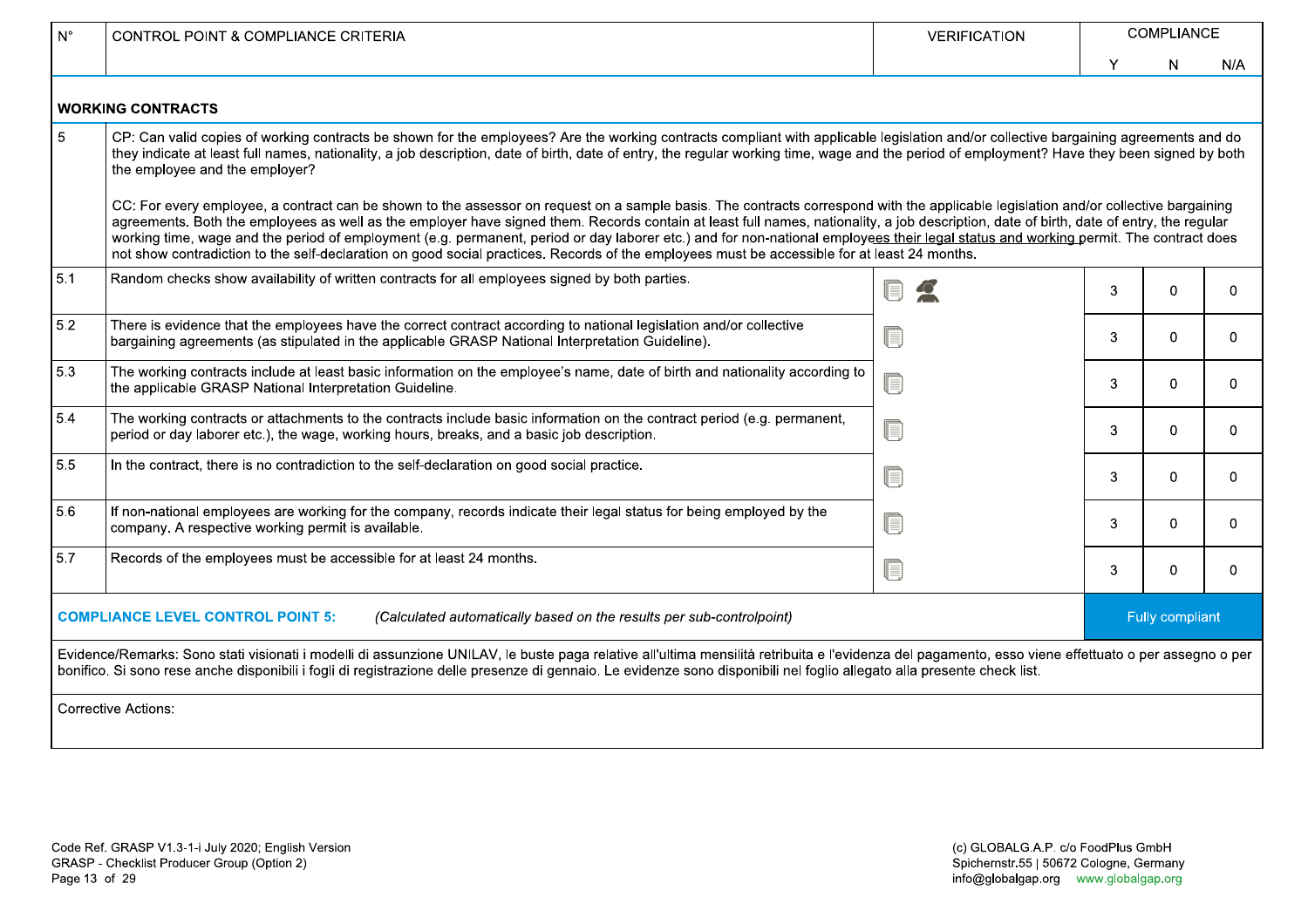| l N°                                                                                                             | <b>CONTROL POINT &amp; COMPLIANCE CRITERIA</b>                                                                                                                                                                                                                                                                                                                                | <b>VERIFICATION</b> | <b>COMPLIANCE</b> |    |                 |  |  |
|------------------------------------------------------------------------------------------------------------------|-------------------------------------------------------------------------------------------------------------------------------------------------------------------------------------------------------------------------------------------------------------------------------------------------------------------------------------------------------------------------------|---------------------|-------------------|----|-----------------|--|--|
|                                                                                                                  |                                                                                                                                                                                                                                                                                                                                                                               |                     | Y                 | N. | N/A             |  |  |
| <b>PAYSLIPS</b>                                                                                                  |                                                                                                                                                                                                                                                                                                                                                                               |                     |                   |    |                 |  |  |
| 6                                                                                                                | CP: Is there documented evidence indicating regular payment of salaries corresponding to the contract clause?                                                                                                                                                                                                                                                                 |                     |                   |    |                 |  |  |
|                                                                                                                  | CC: The employer shows adequate documentation of the regular salary transfer (e.g. employee's signature on pay slip, bank transfer). Employees sign or receive copies of pay slips/pay<br>register that make the payment transparent and comprehensible for them. Regular payment of the employees during the last 24 months is documented.                                   |                     |                   |    |                 |  |  |
| 6.1                                                                                                              | Documented evidence that the payment is made in defined intervals (e.g. pay slips or pay registers) is available for the<br>employees (random checks).                                                                                                                                                                                                                        |                     |                   |    | 0               |  |  |
| 6.2                                                                                                              | Pay slips or pay registers indicate that payments are made in accordance with the working contracts (e.g. employee's<br>signature on pay slips, bank<br>transfer etc.).                                                                                                                                                                                                       |                     |                   |    | 0               |  |  |
| 6.3                                                                                                              | The records of payments are kept for at least 24 months.                                                                                                                                                                                                                                                                                                                      |                     |                   |    | 0               |  |  |
| <b>COMPLIANCE LEVEL CONTROL POINT 6:</b><br>(Calculated automatically based on the results per sub-controlpoint) |                                                                                                                                                                                                                                                                                                                                                                               |                     |                   |    | Fully compliant |  |  |
|                                                                                                                  | Evidence/Remarks Sono stati visionati i modelli di assunzione UNILAV, le buste paga relative all'ultima mensilità retribuita e l'evidenza del pagamento, esso viene effettuato o per assegno o per<br>bonifico. Si sono rese anche disponibili i fogli di registrazione delle presenze di gennaio. Le evidenze sono disponibili nel foglio allegato alla presente check list. |                     |                   |    |                 |  |  |
|                                                                                                                  | Corrective Actions:                                                                                                                                                                                                                                                                                                                                                           |                     |                   |    |                 |  |  |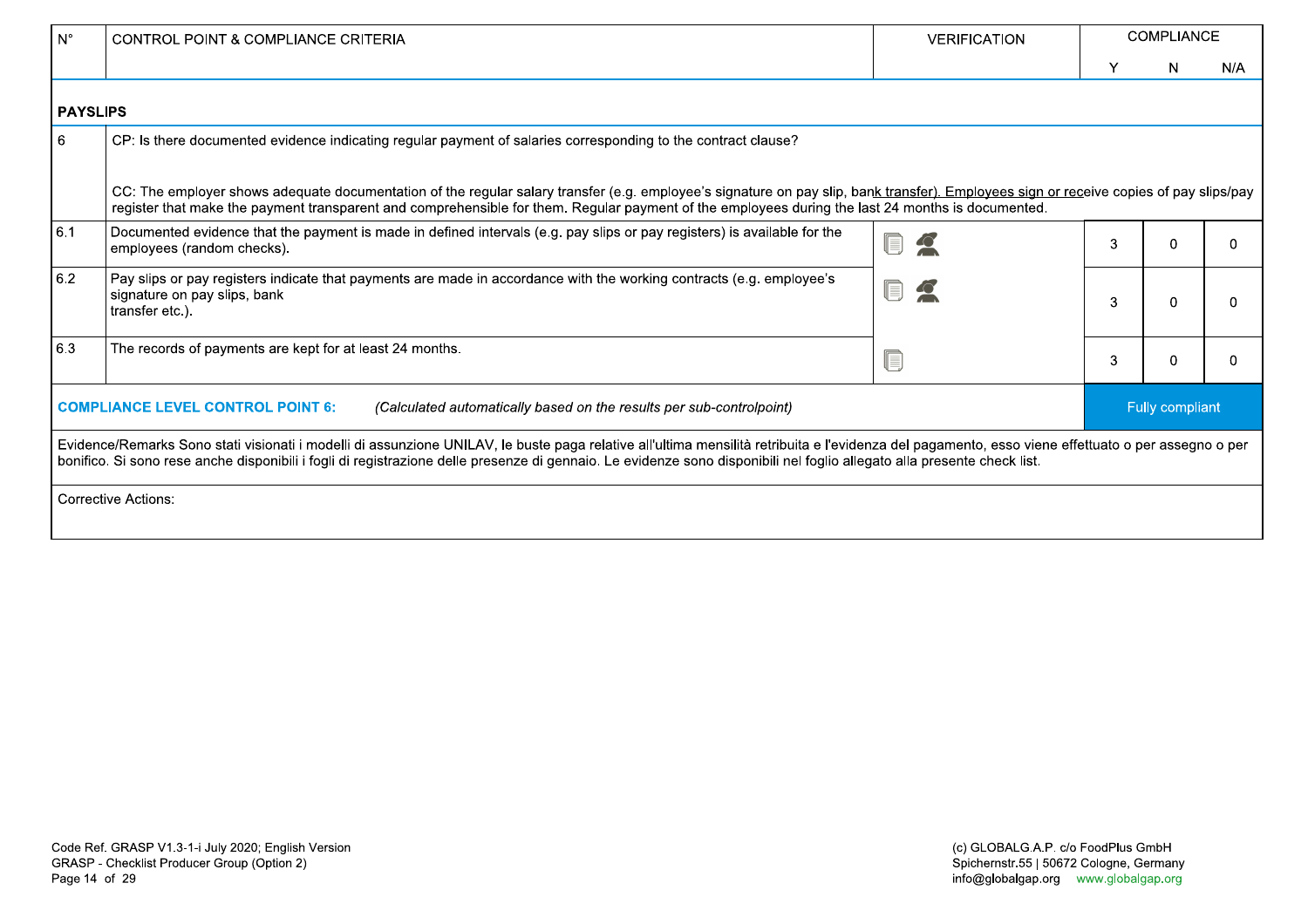| $N^{\circ}$                                                                                                      | <b>CONTROL POINT &amp; COMPLIANCE CRITERIA</b>                                                                                                                                                                                                                                                                                                                                               | <b>VERIFICATION</b> | <b>COMPLIANCE</b> |    |                 |
|------------------------------------------------------------------------------------------------------------------|----------------------------------------------------------------------------------------------------------------------------------------------------------------------------------------------------------------------------------------------------------------------------------------------------------------------------------------------------------------------------------------------|---------------------|-------------------|----|-----------------|
|                                                                                                                  |                                                                                                                                                                                                                                                                                                                                                                                              |                     | Υ                 | N. | N/A             |
| <b>WAGES</b>                                                                                                     |                                                                                                                                                                                                                                                                                                                                                                                              |                     |                   |    |                 |
|                                                                                                                  | CP: Do pay slips/pay registers indicate the conformity of payment with at least legal regulations and/or collective bargaining agreements?                                                                                                                                                                                                                                                   |                     |                   |    |                 |
|                                                                                                                  | CC: Wages and overtime payment documented on the pay slips/pay registers indicate compliance with legal regulations (minimum wages) and/or collective bargaining agreements as<br>specified in the GRASP National Interpretation Guideline. If payment is calculated per unit, employees shall be able to gain at least the legal minimum wage (on average) within regular<br>working hours. |                     |                   |    |                 |
| 7.1                                                                                                              | Pay slips or pay registers give clear indication on the number of compensated working time or harvested amount including<br>overtime (hours/days).                                                                                                                                                                                                                                           |                     | 3                 |    | 0               |
| 7.2                                                                                                              | Wages and overtime payments as shown in the records are according to the contracts and indicate compliance with<br>national labor regulations (minimum wages), and/or collective bargaining agreements as specified in the GRASP National<br>Interpretation Guideline.                                                                                                                       |                     | 3                 |    | 0               |
| 7.3                                                                                                              | Independently from the calculation unit, pay slips/pay registers document that employees gain in average at least the legal<br>minimum wage within regular working times (especially check when piece-rate is implemented). If there are deductions<br>from salaries and employees are being paid below minimum wage, the deductions must be justified in writing.                           |                     |                   |    | 0               |
| <b>COMPLIANCE LEVEL CONTROL POINT 7:</b><br>(Calculated automatically based on the results per sub-controlpoint) |                                                                                                                                                                                                                                                                                                                                                                                              |                     |                   |    | Fully compliant |
|                                                                                                                  | Evidence/Remarks: Sono stati visionati i modelli di assunzione UNILAV, le buste paga relative all'ultima mensilità retribuita e l'evidenza del pagamento, esso viene effettuato o per assegno o per<br>bonifico. Si sono rese anche disponibili i fogli di registrazione delle presenze di gennaio. Le evidenze sono disponibili nel foglio allegato alla presente check list.               |                     |                   |    |                 |
|                                                                                                                  | <b>Corrective Actions:</b>                                                                                                                                                                                                                                                                                                                                                                   |                     |                   |    |                 |
|                                                                                                                  |                                                                                                                                                                                                                                                                                                                                                                                              |                     |                   |    |                 |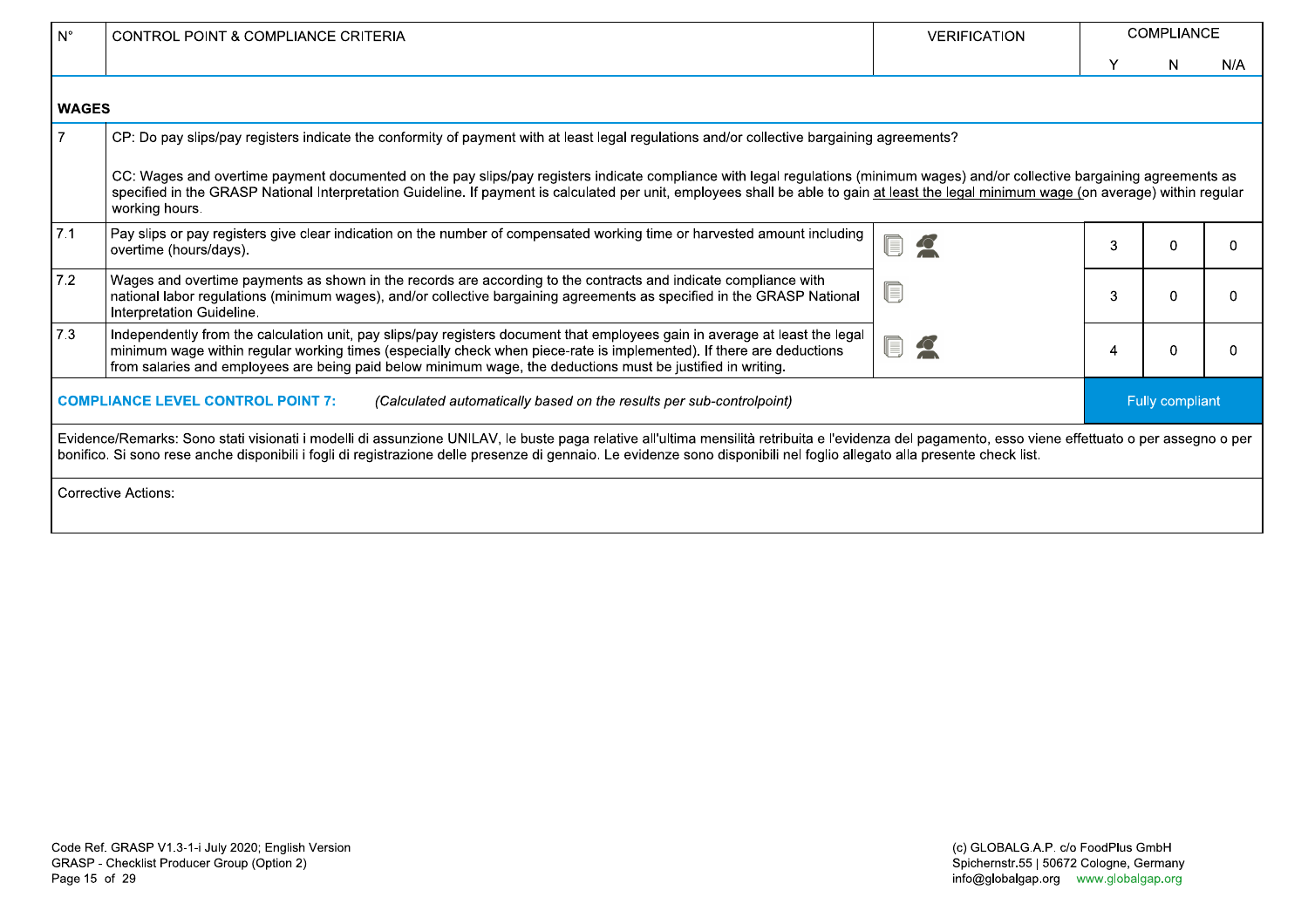| $N^{\circ}$                                                                                                      | <b>CONTROL POINT &amp; COMPLIANCE CRITERIA</b>                                                                                                                                                                                                                                                                                                                                                                                          | <b>VERIFICATION</b> | <b>COMPLIANCE</b> |   |                 |  |  |
|------------------------------------------------------------------------------------------------------------------|-----------------------------------------------------------------------------------------------------------------------------------------------------------------------------------------------------------------------------------------------------------------------------------------------------------------------------------------------------------------------------------------------------------------------------------------|---------------------|-------------------|---|-----------------|--|--|
|                                                                                                                  |                                                                                                                                                                                                                                                                                                                                                                                                                                         |                     |                   | N | N/A             |  |  |
|                                                                                                                  | <b>NON-EMPLOYMENT OF MINORS</b>                                                                                                                                                                                                                                                                                                                                                                                                         |                     |                   |   |                 |  |  |
| 8                                                                                                                | CP: Do records indicate that no minors are employed at the company?                                                                                                                                                                                                                                                                                                                                                                     |                     |                   |   |                 |  |  |
|                                                                                                                  | CC: Records indicate compliance with national legislation regarding minimum age of employment. If not covered by national legislation, children below the age of 15 are not employed. If<br>children-as core family members-are working at the company, they are not engaged in work that is dangerous to their health and safety, jeopardizes their development, or prevents<br>them from finishing their compulsory school education. |                     |                   |   |                 |  |  |
| 8.1                                                                                                              | Dates of birth on the records show that no employee is aged below the legal minimum age of employment or, if not<br>specified in the GRASP National<br>Interpretation Guideline, under the age of 15.                                                                                                                                                                                                                                   |                     |                   | O | <sup>0</sup>    |  |  |
| 8.2                                                                                                              | If children – as core family members – are working at the company, they are not engaged in work that is dangerous to their<br>$\mathbf{A}$<br>health and safety (according to the applicable IFA All Farm Base Module), that jeopardizes their development or prevents<br>them from finishing their compulsory school education.                                                                                                        |                     |                   |   | 3               |  |  |
| <b>COMPLIANCE LEVEL CONTROL POINT 8:</b><br>(Calculated automatically based on the results per sub-controlpoint) |                                                                                                                                                                                                                                                                                                                                                                                                                                         |                     |                   |   | Fully compliant |  |  |
|                                                                                                                  | Evidence/Remarks: Dalle registarzioni non emerge la presenza di minori                                                                                                                                                                                                                                                                                                                                                                  |                     |                   |   |                 |  |  |
|                                                                                                                  | <b>Corrective Actions:</b>                                                                                                                                                                                                                                                                                                                                                                                                              |                     |                   |   |                 |  |  |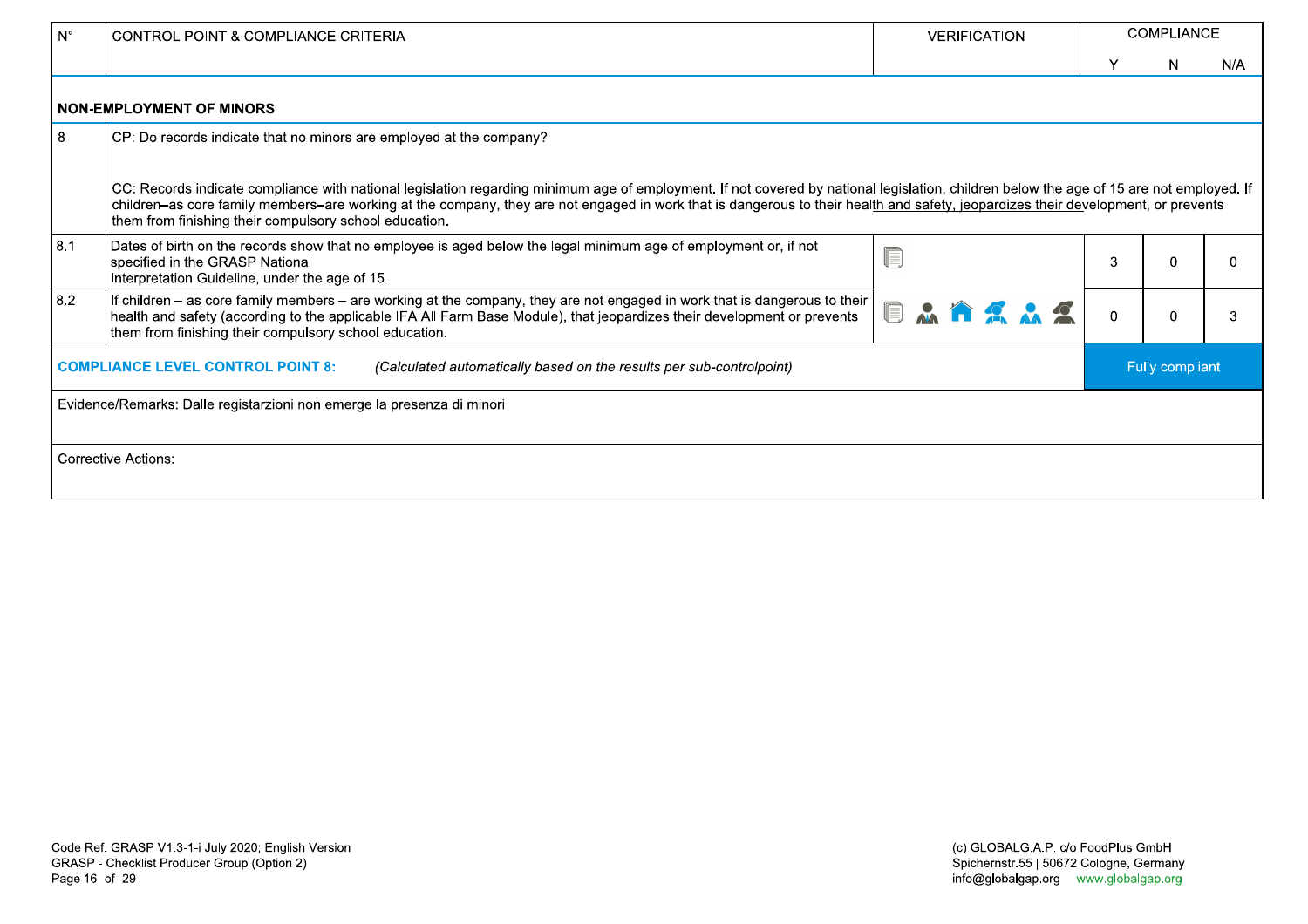| $N^{\circ}$ | CONTROL POINT & COMPLIANCE CRITERIA                                                                                                                                                                                                                                                                                     | <b>VERIFICATION</b>                                                                                                                                                                |             | COMPLIANCE     |     |
|-------------|-------------------------------------------------------------------------------------------------------------------------------------------------------------------------------------------------------------------------------------------------------------------------------------------------------------------------|------------------------------------------------------------------------------------------------------------------------------------------------------------------------------------|-------------|----------------|-----|
|             |                                                                                                                                                                                                                                                                                                                         |                                                                                                                                                                                    |             | N.             | N/A |
|             | ACCESS TO COMPULSORY SCHOOL EDUCATION                                                                                                                                                                                                                                                                                   |                                                                                                                                                                                    |             |                |     |
| 9           | CP: Do the children of employees living on the company's production/handling sites have access to compulsory school education?                                                                                                                                                                                          |                                                                                                                                                                                    |             |                |     |
|             | access to compulsory school education, either through provided transport to a public school or through on-site schooling.                                                                                                                                                                                               | CC: There is documented evidence that children of employees at compulsory schooling age (according to national legislation) living on the company's production/handling sites have |             |                |     |
| 9.1         | There is a list of all children in the age of compulsory schooling age living on the company's production/handling sites, with<br>$\textcolor{red}{\blacksquare}$<br>$\mathbf{C}$<br>sufficient indications on name, name of parents, date of birth, school attendance, etc. Children of management may be<br>excluded. |                                                                                                                                                                                    |             |                | 3   |
| 9.2         | There is evidence of transport facilities if children cannot reach school within acceptable walking distance (half an hour<br>walking or according to GRASP National Interpretation Guideline).                                                                                                                         |                                                                                                                                                                                    |             | $\mathbf{0}$   | 3   |
| 9.3         | There is evidence of an on-site schooling system when access to schools is not available.                                                                                                                                                                                                                               | Q                                                                                                                                                                                  | $\mathbf 0$ | $\overline{0}$ | 5   |
|             | <b>COMPLIANCE LEVEL CONTROL POINT 9:</b><br>(Calculated automatically based on the results per sub-controlpoint)                                                                                                                                                                                                        |                                                                                                                                                                                    |             | Not applicable |     |
|             | Evidence/Remarks: Nessun minore vive in azienda                                                                                                                                                                                                                                                                         |                                                                                                                                                                                    |             |                |     |
|             |                                                                                                                                                                                                                                                                                                                         |                                                                                                                                                                                    |             |                |     |
|             | <b>Corrective Actions:</b>                                                                                                                                                                                                                                                                                              |                                                                                                                                                                                    |             |                |     |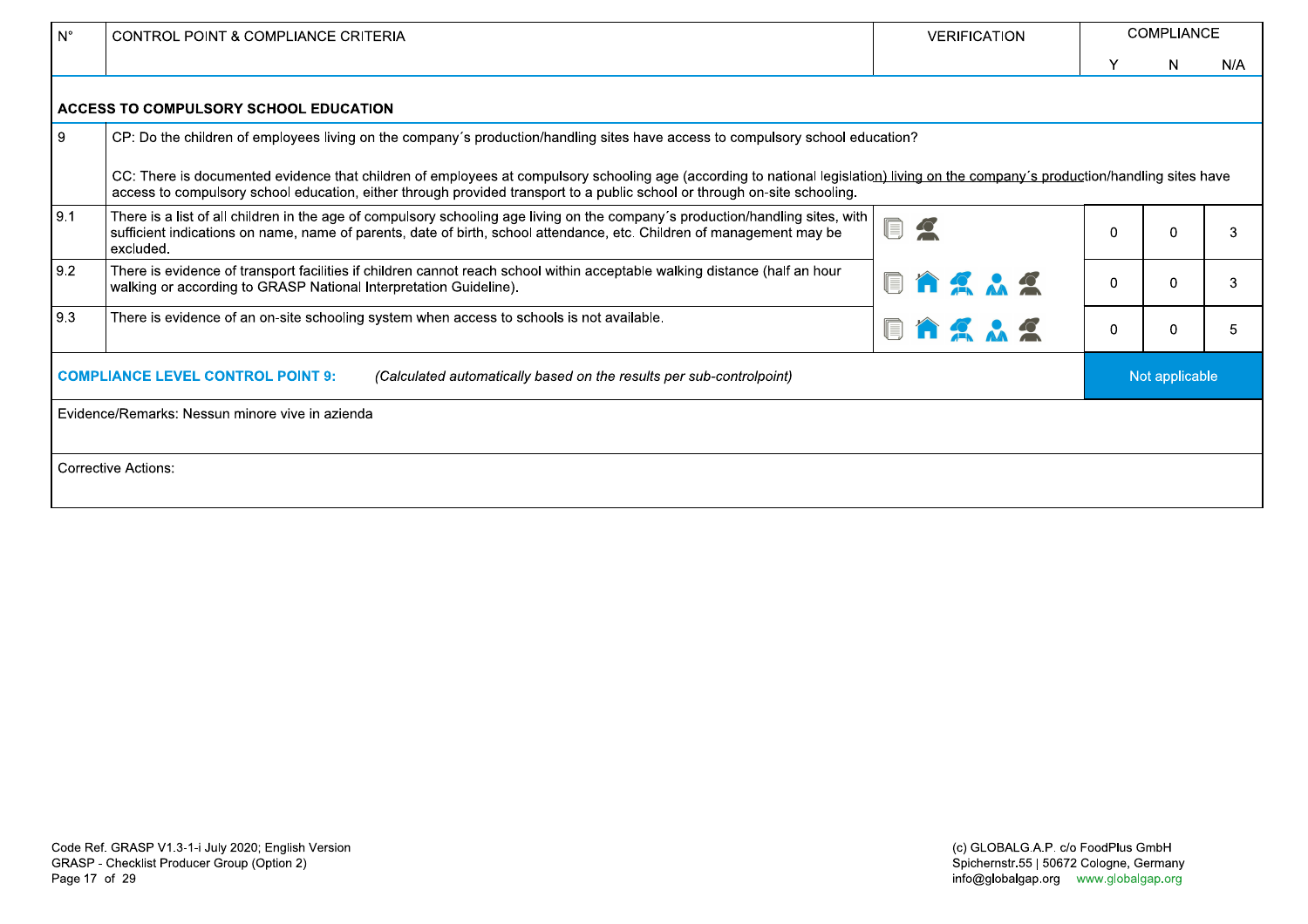| $N^{\circ}$                                                                                                       | CONTROL POINT & COMPLIANCE CRITERIA<br><b>VERIFICATION</b>                                                                                                                                                                                                                                                                                                                                                                                                         |   |   | <b>COMPLIANCE</b> |                 |  |  |
|-------------------------------------------------------------------------------------------------------------------|--------------------------------------------------------------------------------------------------------------------------------------------------------------------------------------------------------------------------------------------------------------------------------------------------------------------------------------------------------------------------------------------------------------------------------------------------------------------|---|---|-------------------|-----------------|--|--|
|                                                                                                                   |                                                                                                                                                                                                                                                                                                                                                                                                                                                                    |   | Y | N                 | N/A             |  |  |
|                                                                                                                   | <b>TIME RECORDING SYSTEM</b>                                                                                                                                                                                                                                                                                                                                                                                                                                       |   |   |                   |                 |  |  |
| 10 <sup>°</sup>                                                                                                   | CP: Is there a time recording system that shows daily working time and overtime on a daily basis for the employees?                                                                                                                                                                                                                                                                                                                                                |   |   |                   |                 |  |  |
|                                                                                                                   | CC: There is a time recording system implemented appropriate to the size of the company that makes working hours and overtime transparent for both employees and employer on a<br>daily basis. Working times of the employees during the last 24 months are documented. Records are regularly approved by the employees and accessible for the employees'<br>representative(s).                                                                                    |   |   |                   |                 |  |  |
| 10.1                                                                                                              | A time recording system is implemented, appropriate to the size of the company (e.g. time record sheet, check clock,<br>electronic cards, etc.).                                                                                                                                                                                                                                                                                                                   |   |   |                   | 0               |  |  |
| 10.2                                                                                                              | The records indicate the regular working time for employees on a daily basis.<br>U                                                                                                                                                                                                                                                                                                                                                                                 |   |   |                   | 0               |  |  |
| 10.3                                                                                                              | The records indicate the overtime hours as defined by contracts per legislation for all employees on a daily basis.                                                                                                                                                                                                                                                                                                                                                |   | 3 | $\Omega$          | 0               |  |  |
| 10.4                                                                                                              | The records indicate the breaks/festive days for the employees (on a daily basis).<br>F                                                                                                                                                                                                                                                                                                                                                                            |   | 4 | 0                 | $\Omega$        |  |  |
| 10.5                                                                                                              | The working records are regularly approved by the employees (e.g. regularly signed record sheet, checking clock).                                                                                                                                                                                                                                                                                                                                                  |   | 3 | 0                 | 0               |  |  |
| 10.6                                                                                                              | Access to these records is provided to the employees' representative(s).                                                                                                                                                                                                                                                                                                                                                                                           |   | 3 | $\Omega$          | 0               |  |  |
| 10.7                                                                                                              | The records are kept for at least 24 months.                                                                                                                                                                                                                                                                                                                                                                                                                       | U | 3 | 0                 | $\mathbf{0}$    |  |  |
| <b>COMPLIANCE LEVEL CONTROL POINT 10:</b><br>(Calculated automatically based on the results per sub-controlpoint) |                                                                                                                                                                                                                                                                                                                                                                                                                                                                    |   |   |                   | Fully compliant |  |  |
|                                                                                                                   | Evidence/Remarks: Sono stati visionati i modelli di assunzione UNILAV, le buste paga relative all'ultima mensilità retribuita e l'evidenza del pagamento, esso viene effettuato o per assegno o per<br>bonifico. Si sono rese anche disponibili i fogli di registrazione delle presenze di novembre. In magazzino è utilizzato un sistyema informatizzato di raccolta delle presenze Le evidenze sono<br>disponibili nel foglio allegato alla presente check list. |   |   |                   |                 |  |  |
|                                                                                                                   | <b>Corrective Actions:</b>                                                                                                                                                                                                                                                                                                                                                                                                                                         |   |   |                   |                 |  |  |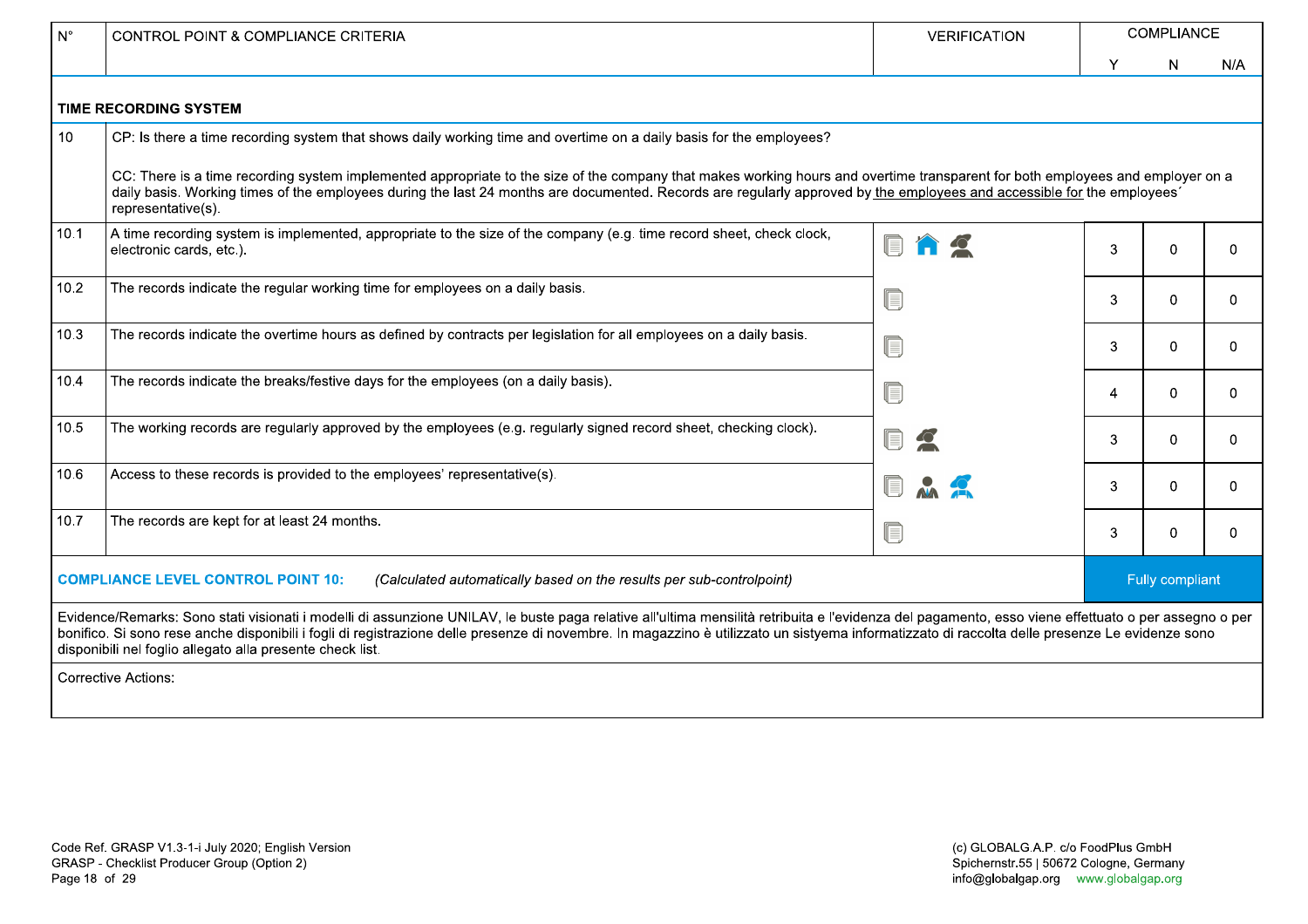| $N^{\circ}$                                                                                                       | <b>CONTROL POINT &amp; COMPLIANCE CRITERIA</b>                                                                                                                                                                                                                                                                                                                                                                                                                     | <b>VERIFICATION</b> | <b>COMPLIANCE</b> |   |                 |  |  |  |
|-------------------------------------------------------------------------------------------------------------------|--------------------------------------------------------------------------------------------------------------------------------------------------------------------------------------------------------------------------------------------------------------------------------------------------------------------------------------------------------------------------------------------------------------------------------------------------------------------|---------------------|-------------------|---|-----------------|--|--|--|
|                                                                                                                   |                                                                                                                                                                                                                                                                                                                                                                                                                                                                    |                     |                   | N | N/A             |  |  |  |
|                                                                                                                   | <b>WORKING HOURS &amp; BREAKS</b>                                                                                                                                                                                                                                                                                                                                                                                                                                  |                     |                   |   |                 |  |  |  |
| 11                                                                                                                | CP: Do working hours and breaks documented in the time records comply with applicable legislation and/or collective bargaining agreements?                                                                                                                                                                                                                                                                                                                         |                     |                   |   |                 |  |  |  |
|                                                                                                                   | CC: Documented working hours, breaks and rest days are in line with applicable legislation and/or collective bargaining agreements. If not regulated more strictly by legislation, records<br>indicate that regular weekly working hours do not exceed a maximum of 48 hours. During peak season (harvest), weekly working time does not exceed a maximum of 60 hours. Rest<br>breaks/days are also guaranteed during peak season.                                 |                     |                   |   |                 |  |  |  |
| 11.1                                                                                                              | Information on valid labor regulation and/or collective bargaining agreements regarding working hours and breaks is<br>available (e.g. in the GRASP National Interpretation Guideline).                                                                                                                                                                                                                                                                            |                     |                   |   | $\Omega$        |  |  |  |
| 11.2                                                                                                              | Working hours including overtime as shown in the records indicate compliance with legal regulations and/or collective<br>bargaining agreements.                                                                                                                                                                                                                                                                                                                    |                     |                   |   | 0               |  |  |  |
| 11.3                                                                                                              | Rest breaks/days as shown in the records indicate compliance with national regulations and/or bargaining agreements.                                                                                                                                                                                                                                                                                                                                               |                     |                   |   | 0               |  |  |  |
| 11.4                                                                                                              | If not regulated more strictly by applicable legislation, regular weekly working time does not exceed 48 hours. During peak<br>season (harvest), weekly working time does not exceed 60 hours.                                                                                                                                                                                                                                                                     |                     |                   |   | 0               |  |  |  |
| 11.5                                                                                                              | The records indicate that rest breaks/days are also guaranteed during peak season.                                                                                                                                                                                                                                                                                                                                                                                 |                     |                   |   | 0               |  |  |  |
| <b>COMPLIANCE LEVEL CONTROL POINT 11:</b><br>(Calculated automatically based on the results per sub-controlpoint) |                                                                                                                                                                                                                                                                                                                                                                                                                                                                    |                     |                   |   | Fully compliant |  |  |  |
|                                                                                                                   | Evidence/Remarks: Sono stati visionati i modelli di assunzione UNILAV, le buste paga relative all'ultima mensilità retribuita e l'evidenza del pagamento, esso viene effettuato o per assegno o per<br>bonifico. Si sono rese anche disponibili i fogli di registrazione delle presenze di novembre. In magazzino è utilizzato un sistyema informatizzato di raccolta delle presenze Le evidenze sono<br>disponibili nel foglio allegato alla presente check list. |                     |                   |   |                 |  |  |  |
|                                                                                                                   | <b>Corrective Actions:</b>                                                                                                                                                                                                                                                                                                                                                                                                                                         |                     |                   |   |                 |  |  |  |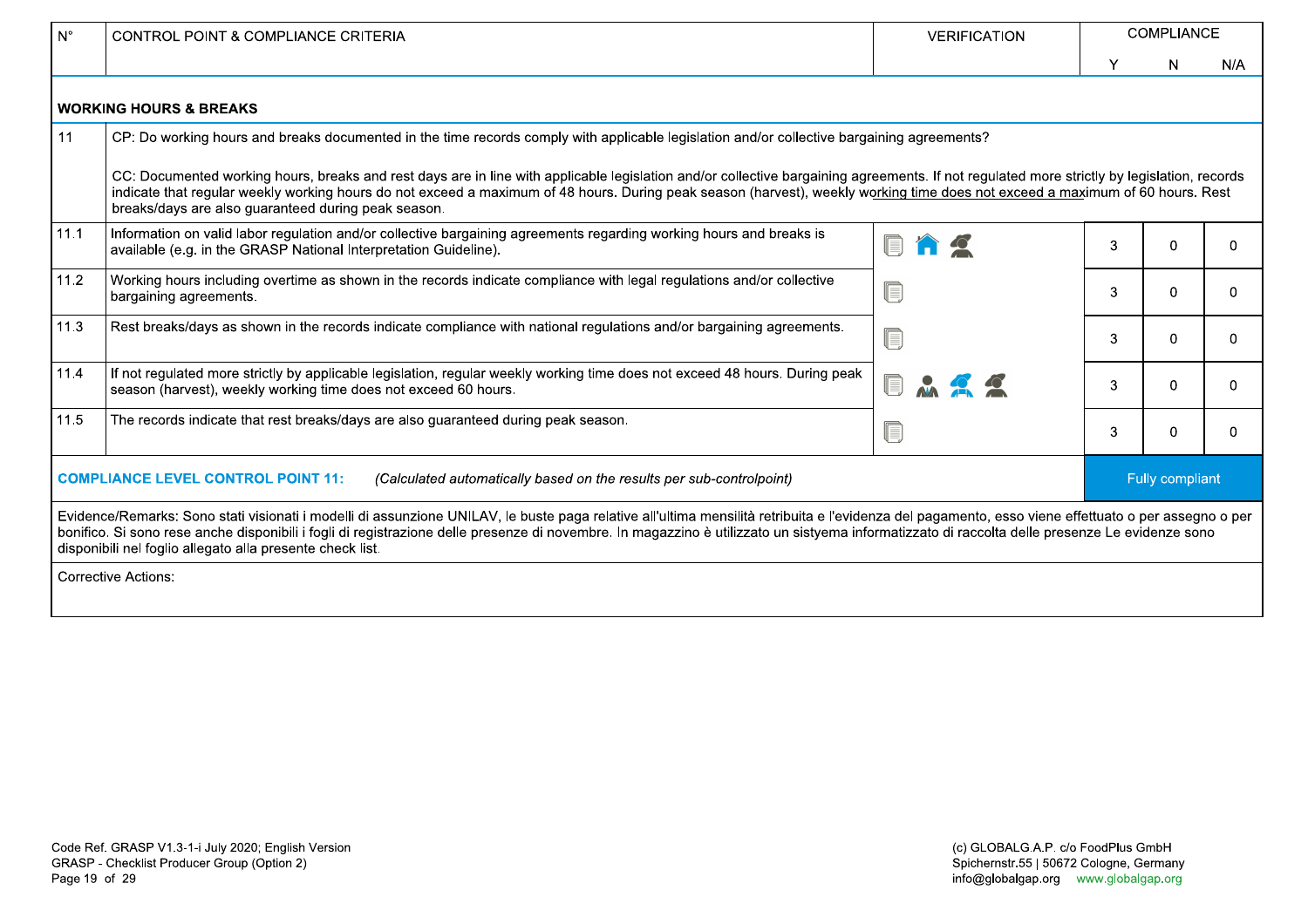|      | CONTROL POINT & COMPLIANCE CRITERIA                                                                                                                                                                                                                                                                                                                                                                                                                                                                                                                                                                                      | <b>VERIFICATION</b>                                                           |                | <b>COMPLIANCE</b> |     |
|------|--------------------------------------------------------------------------------------------------------------------------------------------------------------------------------------------------------------------------------------------------------------------------------------------------------------------------------------------------------------------------------------------------------------------------------------------------------------------------------------------------------------------------------------------------------------------------------------------------------------------------|-------------------------------------------------------------------------------|----------------|-------------------|-----|
|      |                                                                                                                                                                                                                                                                                                                                                                                                                                                                                                                                                                                                                          |                                                                               |                | N                 | N/A |
|      | <b>INTEGRATION INTO QMS</b>                                                                                                                                                                                                                                                                                                                                                                                                                                                                                                                                                                                              |                                                                               |                |                   |     |
| QMS  | CP: Does the assessment of the Quality Management System (QMS) of the producer group show evidence of the correct implementation of GRASP for all participating producer group<br>members?                                                                                                                                                                                                                                                                                                                                                                                                                               |                                                                               |                |                   |     |
|      | CC: The assessment of the Quality Management System of the producer group demonstrates that GRASP is correctly implemented and internally assessed. Non-compliances are<br>identified and corrective actions are taken to enable compliance of all participating producer group members.                                                                                                                                                                                                                                                                                                                                 |                                                                               |                |                   |     |
| QMS1 | The implementation of GRASP is included in the Quality Management System of the producer group, based on the<br>respective part of the GLOBALG.A.P. General Regulations for Producer Group Certification.                                                                                                                                                                                                                                                                                                                                                                                                                | Q<br>$\lambda$                                                                | $\mathsf{X}$   |                   |     |
| QMS2 | There is a system in place to regularly inform and train key staff on GRASP related issues.                                                                                                                                                                                                                                                                                                                                                                                                                                                                                                                              | $\textcolor{red}{\blacksquare}$<br>$\mathbf{v}$                               | $\mathsf{X}$   |                   |     |
| QMS3 | All steps taken in the frame of the QMS to implement GRASP among all participating producer group members are<br>documented.                                                                                                                                                                                                                                                                                                                                                                                                                                                                                             | O<br>$\mathbf{v}$                                                             | X.             |                   |     |
| QMS4 | There is evidence that the producer group fosters compliance of all participating producer group members with the GRASP<br>requirements and assesses the progresses and problems complying with GRASP every year.                                                                                                                                                                                                                                                                                                                                                                                                        | O M                                                                           | $\mathsf{X}$   |                   |     |
| QMS5 | A register is maintained of all GLOBALG.A.P. producers implementing GRASP. It contains for every producer group<br>member the internal assessment date as well as the compliance level reached, all non-compliances detected in internal<br>and external assessments and corrective actions given to non-compliances.                                                                                                                                                                                                                                                                                                    | O M                                                                           | X              |                   |     |
| QMS6 | There is a procedure to implement corrective actions from previous internal assessments.                                                                                                                                                                                                                                                                                                                                                                                                                                                                                                                                 | Uij                                                                           | X.             |                   |     |
|      | QMS7   The internal producer group inspector is qualified according to the GRASP General Rules.                                                                                                                                                                                                                                                                                                                                                                                                                                                                                                                          | M<br>U                                                                        | X.             |                   |     |
|      | <b>COMPLIANCE LEVEL CONTROL POINT QMS:</b> (Calculated automatically based on the results per sub-controlpoint)                                                                                                                                                                                                                                                                                                                                                                                                                                                                                                          | <b>V</b> Fully compliant.                                                     | Not compliant. |                   |     |
|      | Evidence/Remarks: Le aziende del gruppo che al momento aderiscono al modulo Grasp sono 2.<br>Il campionamento durante l'odierna verifica ha riguardato n. 2 aziende agricole.<br>Il Grasp è incluso nel SGQ Globalgap ed è tenuto sotto controllo attraverso audit<br>svolti presso le aziende agricole del gruppo della PMO.<br>Le date relative all'ultimo audit interno grasp sono riportate nel registro aziende Globalgap.<br>Audit delle aziende agricole campionate, evidenza in DR33/P06 Registro aziende agg. 11.11.21:<br>Gemina: VII del 22.10.21<br>Minucci: VII del 18.10.21<br>Magazzino: VII del 25.10.21 |                                                                               |                |                   |     |
|      | Nel corso dell'odierno audit é stato possibile verificare nessuna rilevante discordanza rispetto alle valutazioni segnalate nella Check-list Grasp interna.                                                                                                                                                                                                                                                                                                                                                                                                                                                              |                                                                               |                |                   |     |
|      | Code Ref. GRASP V1.3-1-i July 2020; English Version<br>GRASP - Checklist Producer Group (Option 2)                                                                                                                                                                                                                                                                                                                                                                                                                                                                                                                       | (c) GLOBALG.A.P. c/o FoodPlus GmbH<br>Spichernstr.55   50672 Cologne, Germany |                |                   |     |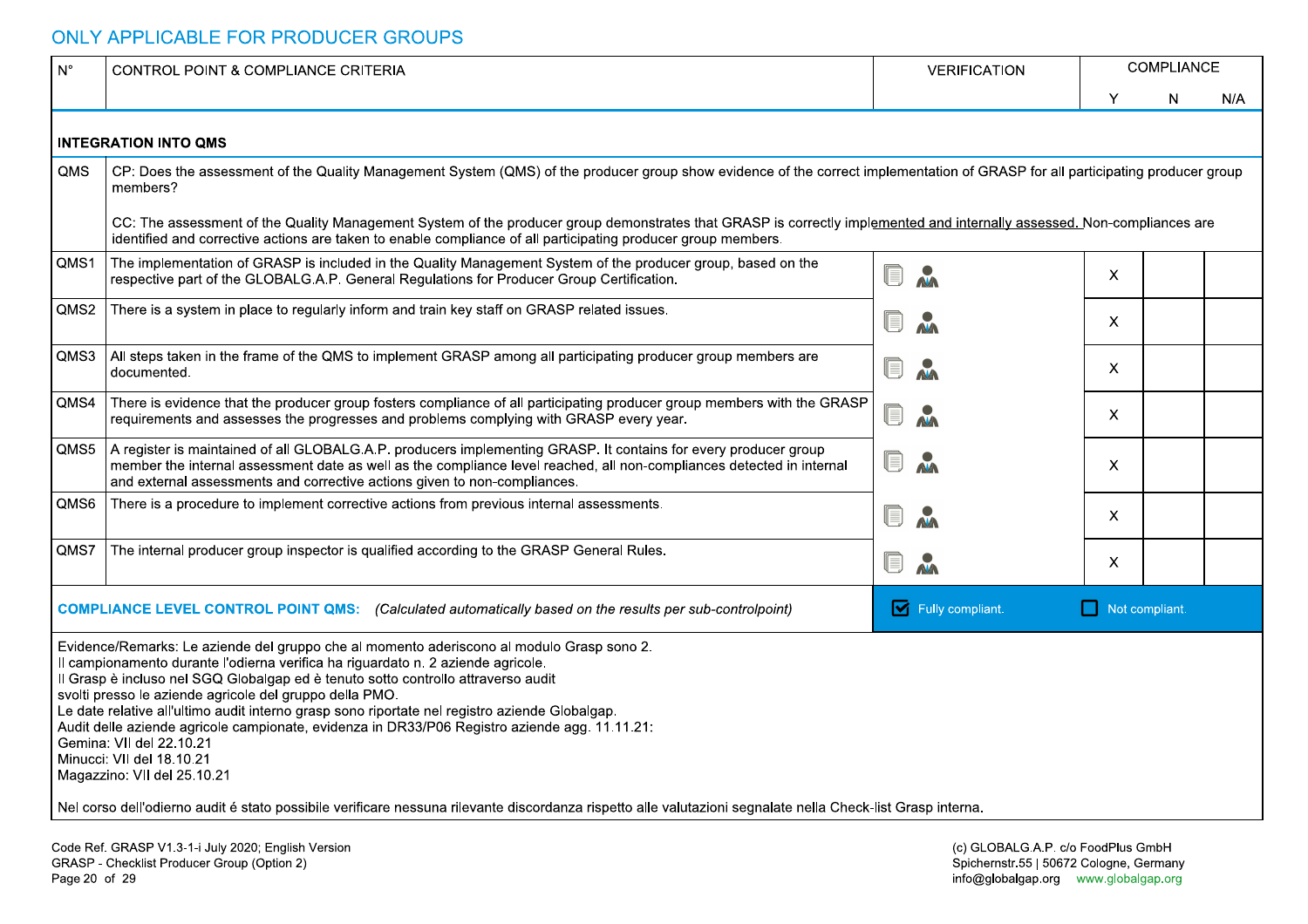Corrective Actions: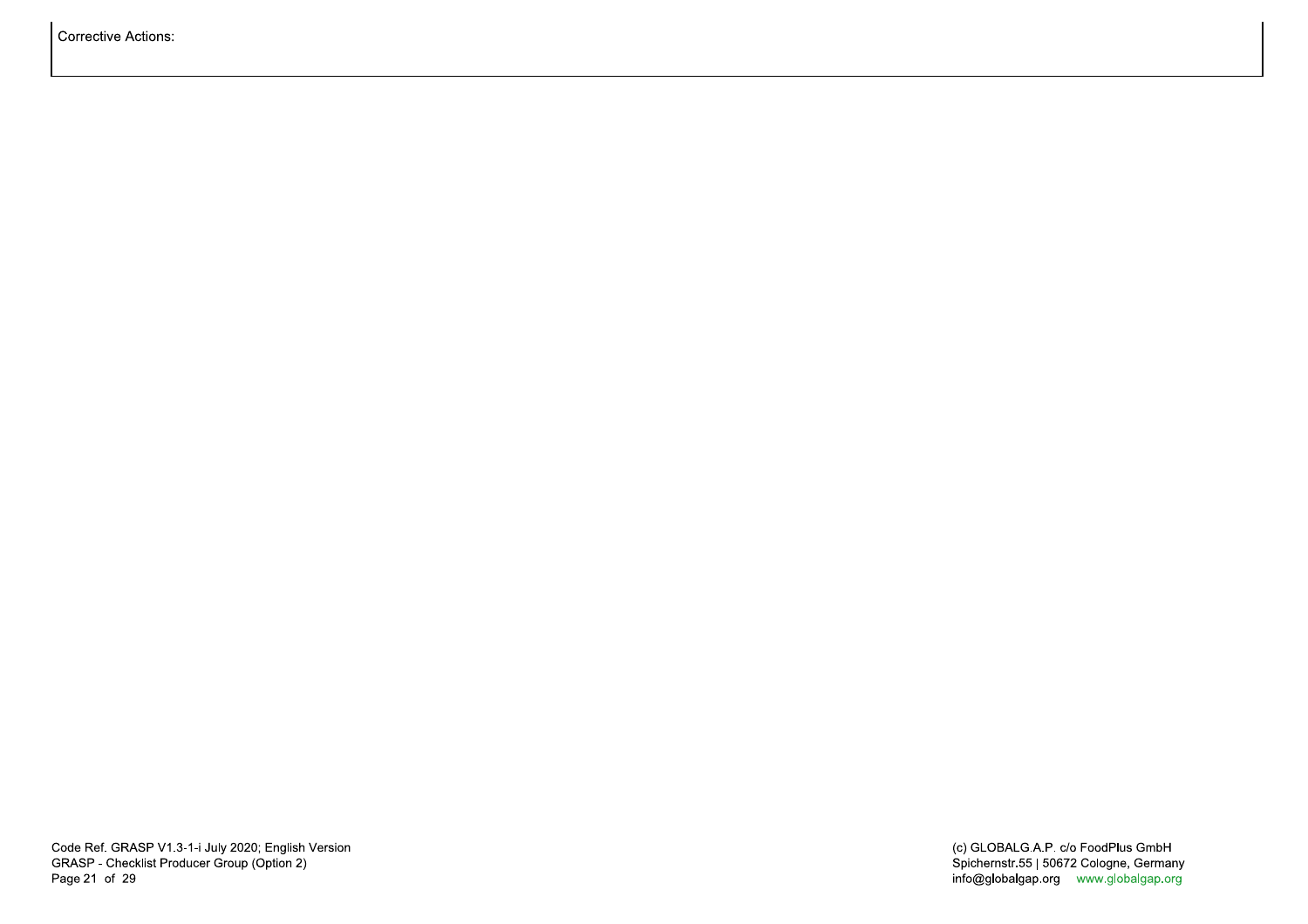### RECOMMENDATIONS FOR GOOD PRACTICE

| l N° | CONTROL POINT & COMPLIANCE CRITERIA                                                                                                                                                                                                                                                                                |
|------|--------------------------------------------------------------------------------------------------------------------------------------------------------------------------------------------------------------------------------------------------------------------------------------------------------------------|
|      |                                                                                                                                                                                                                                                                                                                    |
|      | I ADDITIONAL SOCIAL BENEFITS                                                                                                                                                                                                                                                                                       |
| IR1  | What other forms of social benefit does the company offer to employees, their families and/or the community?<br>Please specify (incentives for good and safe working performance, bonus payment, support of professional development, social benefits, child care, improvement of social surroundings<br>$etc.$ ). |
|      | I Evidence/Remarks: Nessun benefit è erogato                                                                                                                                                                                                                                                                       |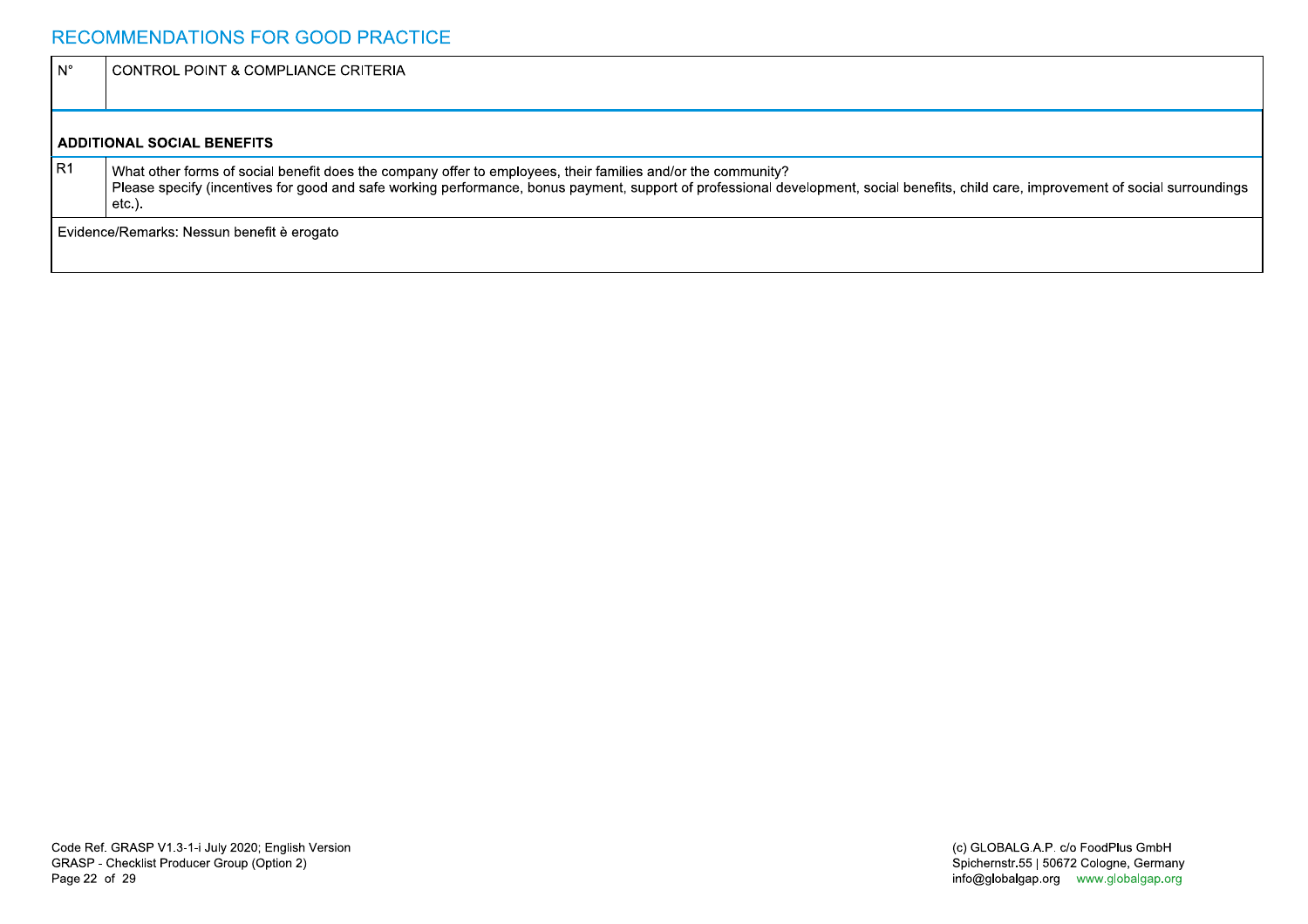## GLOBALG.A.P. RISK ASSESSMENT ON SOCIAL PRACTICE (GRASP) - PROOF OF ASSESSMENT

## ANNEX for GGN 4049928171511

### **Producer Group Members:**

| Product(s)                        | GLOBALG.A.P. Number (GGN) | Company/Producer Name and Address                                                                  |
|-----------------------------------|---------------------------|----------------------------------------------------------------------------------------------------|
| Arugula / Rocket (Herb)           | 4049928139801             | Az. Agr. Palo Fabio, Finagricola S.C.R.L., Via B. Ricasoli, 3/G, Battipaglia (Sa), 84091,<br>Italy |
| Aubergines                        | 4049928139801             | Az. Agr. Palo Fabio, Finagricola S.C.R.L., Via B. Ricasoli, 3/G, Battipaglia (Sa), 84091,<br>Italy |
| <b>Baby Leaf Chard</b>            | 4049928139801             | Az. Agr. Palo Fabio, Finagricola S.C.R.L., Via B. Ricasoli, 3/G, Battipaglia (Sa), 84091,<br>Italy |
| Baby Leaf Spinach                 | 4049928139801             | Az. Agr. Palo Fabio, Finagricola S.C.R.L., Via B. Ricasoli, 3/G, Battipaglia (Sa), 84091,<br>Italy |
| <b>Beans</b>                      | 4049928139801             | Az. Agr. Palo Fabio, Finagricola S.C.R.L., Via B. Ricasoli, 3/G, Battipaglia (Sa), 84091,<br>Italy |
| Capsicums (Peppers /<br>Chillies) | 4049928139801             | Az. Agr. Palo Fabio, Finagricola S.C.R.L., Via B. Ricasoli, 3/G, Battipaglia (Sa), 84091,<br>Italy |
| Chard                             | 4049928139801             | Az. Agr. Palo Fabio, Finagricola S.C.R.L., Via B. Ricasoli, 3/G, Battipaglia (Sa), 84091,<br>Italy |
| Escaroles / Broad-Leaf<br>Endives | 4049928139801             | Az. Agr. Palo Fabio, Finagricola S.C.R.L., Via B. Ricasoli, 3/G, Battipaglia (Sa), 84091,<br>Italy |
| Lettuce                           | 4049928139801             | Az. Agr. Palo Fabio, Finagricola S.C.R.L., Via B. Ricasoli, 3/G, Battipaglia (Sa), 84091,<br>Italy |
| Melons                            | 4049928139801             | Az. Agr. Palo Fabio, Finagricola S.C.R.L., Via B. Ricasoli, 3/G, Battipaglia (Sa), 84091,<br>Italy |
| Spinach                           | 4049928139801             | Az. Agr. Palo Fabio, Finagricola S.C.R.L., Via B. Ricasoli, 3/G, Battipaglia (Sa), 84091,<br>Italy |
| Tomatoes                          | 4049928139801             | Az. Agr. Palo Fabio, Finagricola S.C.R.L., Via B. Ricasoli, 3/G, Battipaglia (Sa), 84091,<br>Italy |
| Arugula / Rocket (Herb)           | 4049929684003             | Az. Agr. Citro Liberato, Finagricola S.C.R.L., via Cornito, Eboli (Sa), 84025, Italy               |
| Aubergines                        | 4049929684003             | Az. Agr. Citro Liberato, Finagricola S.C.R.L., via Cornito, Eboli (Sa), 84025, Italy               |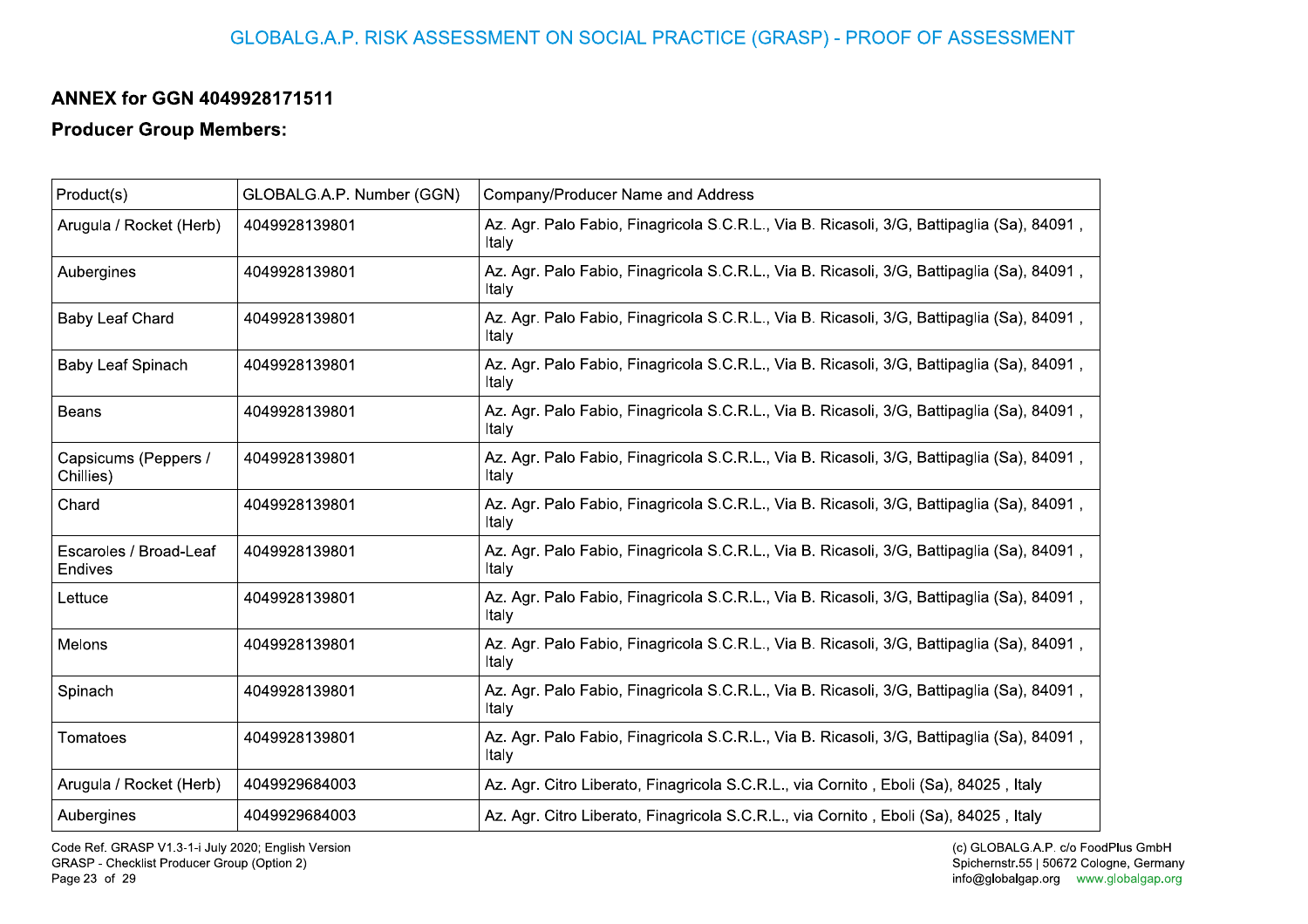| <b>Baby Leaf Chard</b>            | 4049929684003 | Az. Agr. Citro Liberato, Finagricola S.C.R.L., via Cornito, Eboli (Sa), 84025, Italy                  |
|-----------------------------------|---------------|-------------------------------------------------------------------------------------------------------|
| <b>Baby Leaf Spinach</b>          | 4049929684003 | Az. Agr. Citro Liberato, Finagricola S.C.R.L., via Cornito, Eboli (Sa), 84025, Italy                  |
| Beans                             | 4049929684003 | Az. Agr. Citro Liberato, Finagricola S.C.R.L., via Cornito, Eboli (Sa), 84025, Italy                  |
| Capsicums (Peppers /<br>Chillies) | 4049929684003 | Az. Agr. Citro Liberato, Finagricola S.C.R.L., via Cornito, Eboli (Sa), 84025, Italy                  |
| Chard                             | 4049929684003 | Az. Agr. Citro Liberato, Finagricola S.C.R.L., via Cornito, Eboli (Sa), 84025, Italy                  |
| Escaroles / Broad-Leaf<br>Endives | 4049929684003 | Az. Agr. Citro Liberato, Finagricola S.C.R.L., via Cornito, Eboli (Sa), 84025, Italy                  |
| Lettuce                           | 4049929684003 | Az. Agr. Citro Liberato, Finagricola S.C.R.L., via Cornito, Eboli (Sa), 84025, Italy                  |
| Melons                            | 4049929684003 | Az. Agr. Citro Liberato, Finagricola S.C.R.L., via Cornito, Eboli (Sa), 84025, Italy                  |
| Spinach                           | 4049929684003 | Az. Agr. Citro Liberato, Finagricola S.C.R.L., via Cornito, Eboli (Sa), 84025, Italy                  |
| Tomatoes                          | 4049929684003 | Az. Agr. Citro Liberato, Finagricola S.C.R.L., via Cornito, Eboli (Sa), 84025, Italy                  |
| Arugula / Rocket (Herb)           | 4049928366740 | Az. Agr. Palo Carlo, Finagricola S.C.R.L., Loc. Tavernanova S. Cecilia 0, Eboli (SA),<br>84025, Italy |
| Aubergines                        | 4049928366740 | Az. Agr. Palo Carlo, Finagricola S.C.R.L., Loc. Tavernanova S. Cecilia 0, Eboli (SA),<br>84025, Italy |
| <b>Baby Leaf Chard</b>            | 4049928366740 | Az. Agr. Palo Carlo, Finagricola S.C.R.L., Loc. Tavernanova S. Cecilia 0, Eboli (SA),<br>84025, Italy |
| <b>Baby Leaf Spinach</b>          | 4049928366740 | Az. Agr. Palo Carlo, Finagricola S.C.R.L., Loc. Tavernanova S. Cecilia 0, Eboli (SA),<br>84025, Italy |
| Beans                             | 4049928366740 | Az. Agr. Palo Carlo, Finagricola S.C.R.L., Loc. Tavernanova S. Cecilia 0, Eboli (SA),<br>84025, Italy |
| Capsicums (Peppers /<br>Chillies) | 4049928366740 | Az. Agr. Palo Carlo, Finagricola S.C.R.L., Loc. Tavernanova S. Cecilia 0, Eboli (SA),<br>84025, Italy |
| Chard                             | 4049928366740 | Az. Agr. Palo Carlo, Finagricola S.C.R.L., Loc. Tavernanova S. Cecilia 0, Eboli (SA),<br>84025, Italy |
| Escaroles / Broad-Leaf<br>Endives | 4049928366740 | Az. Agr. Palo Carlo, Finagricola S.C.R.L., Loc. Tavernanova S. Cecilia 0, Eboli (SA),<br>84025, Italy |
| Lettuce                           | 4049928366740 | Az. Agr. Palo Carlo, Finagricola S.C.R.L., Loc. Tavernanova S. Cecilia 0, Eboli (SA),<br>84025, Italy |
| Melons                            | 4049928366740 | Az. Agr. Palo Carlo, Finagricola S.C.R.L., Loc. Tavernanova S. Cecilia 0, Eboli (SA),<br>84025, Italy |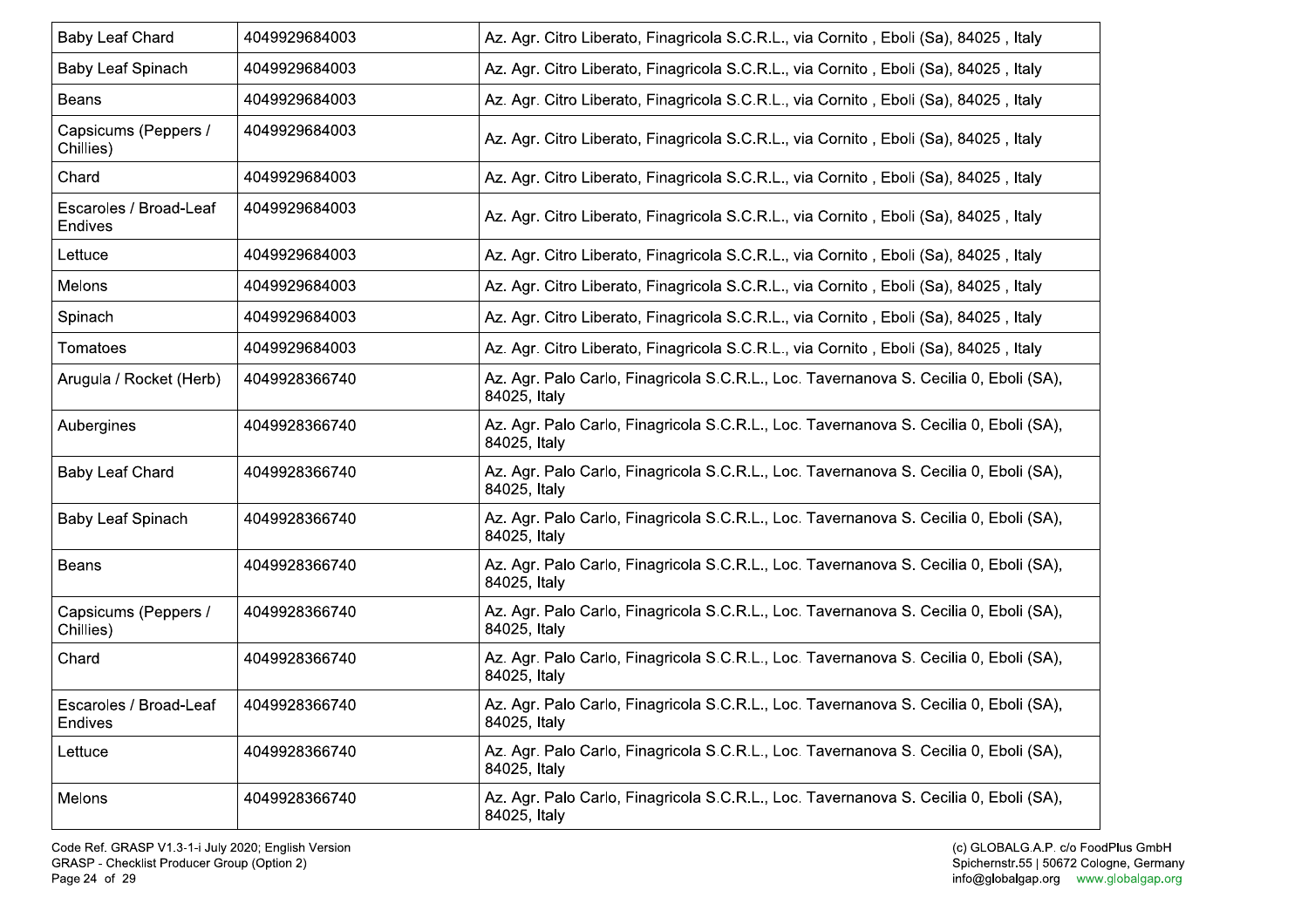| Spinach                           | 4049928366740 | Az. Agr. Palo Carlo, Finagricola S.C.R.L., Loc. Tavernanova S. Cecilia 0, Eboli (SA),<br>84025, Italy |
|-----------------------------------|---------------|-------------------------------------------------------------------------------------------------------|
| Tomatoes                          | 4049928366740 | Az. Agr. Palo Carlo, Finagricola S.C.R.L., Loc. Tavernanova S. Cecilia 0, Eboli (SA),<br>84025, Italy |
| Arugula / Rocket (Herb)           | 4049928823045 | Az. Agr. Minucci Cesarina, Finagricola S.C.R.L., Via Roma 398, Belizzi - SA -, 84092,<br>Italy        |
| Aubergines                        | 4049928823045 | Az. Agr. Minucci Cesarina, Finagricola S.C.R.L., Via Roma 398, Belizzi - SA -, 84092,<br>Italy        |
| Baby Leaf Chard                   | 4049928823045 | Az. Agr. Minucci Cesarina, Finagricola S.C.R.L., Via Roma 398, Belizzi - SA -, 84092,<br>Italy        |
| Baby Leaf Spinach                 | 4049928823045 | Az. Agr. Minucci Cesarina, Finagricola S.C.R.L., Via Roma 398, Belizzi - SA -, 84092,<br>Italv        |
| Beans                             | 4049928823045 | Az. Agr. Minucci Cesarina, Finagricola S.C.R.L., Via Roma 398, Belizzi - SA -, 84092,<br>Italy        |
| Capsicums (Peppers /<br>Chillies) | 4049928823045 | Az. Agr. Minucci Cesarina, Finagricola S.C.R.L., Via Roma 398, Belizzi - SA -, 84092,<br>Italy        |
| Chard                             | 4049928823045 | Az. Agr. Minucci Cesarina, Finagricola S.C.R.L., Via Roma 398, Belizzi - SA -, 84092,<br>Italv        |
| Escaroles / Broad-Leaf<br>Endives | 4049928823045 | Az. Agr. Minucci Cesarina, Finagricola S.C.R.L., Via Roma 398, Belizzi - SA -, 84092,<br>Italv        |
| Lettuce                           | 4049928823045 | Az. Agr. Minucci Cesarina, Finagricola S.C.R.L., Via Roma 398, Belizzi - SA -, 84092,<br>Italv        |
| Melons                            | 4049928823045 | Az. Agr. Minucci Cesarina, Finagricola S.C.R.L., Via Roma 398, Belizzi - SA -, 84092,<br>Italy        |
| Spinach                           | 4049928823045 | Az. Agr. Minucci Cesarina, Finagricola S.C.R.L., Via Roma 398, Belizzi - SA -, 84092,<br>Italy        |
| Tomatoes                          | 4049928823045 | Az. Agr. Minucci Cesarina, Finagricola S.C.R.L., Via Roma 398, Belizzi - SA -, 84092,<br>Italy        |
| Arugula / Rocket (Herb)           | 4050373316051 | Az. Agr. Citro Antonio, FINAGRICOLA S.C.R.L., Via Adige, 54, Battipaglia (SA), 84091,<br>Italv        |
| Aubergines                        | 4050373316051 | Az. Agr. Citro Antonio, FINAGRICOLA S.C.R.L., Via Adige, 54, Battipaglia (SA), 84091,<br>Italv        |
| <b>Baby Leaf Chard</b>            | 4050373316051 | Az. Agr. Citro Antonio, FINAGRICOLA S.C.R.L., Via Adige, 54, Battipaglia (SA), 84091,<br>Italy        |
|                                   |               |                                                                                                       |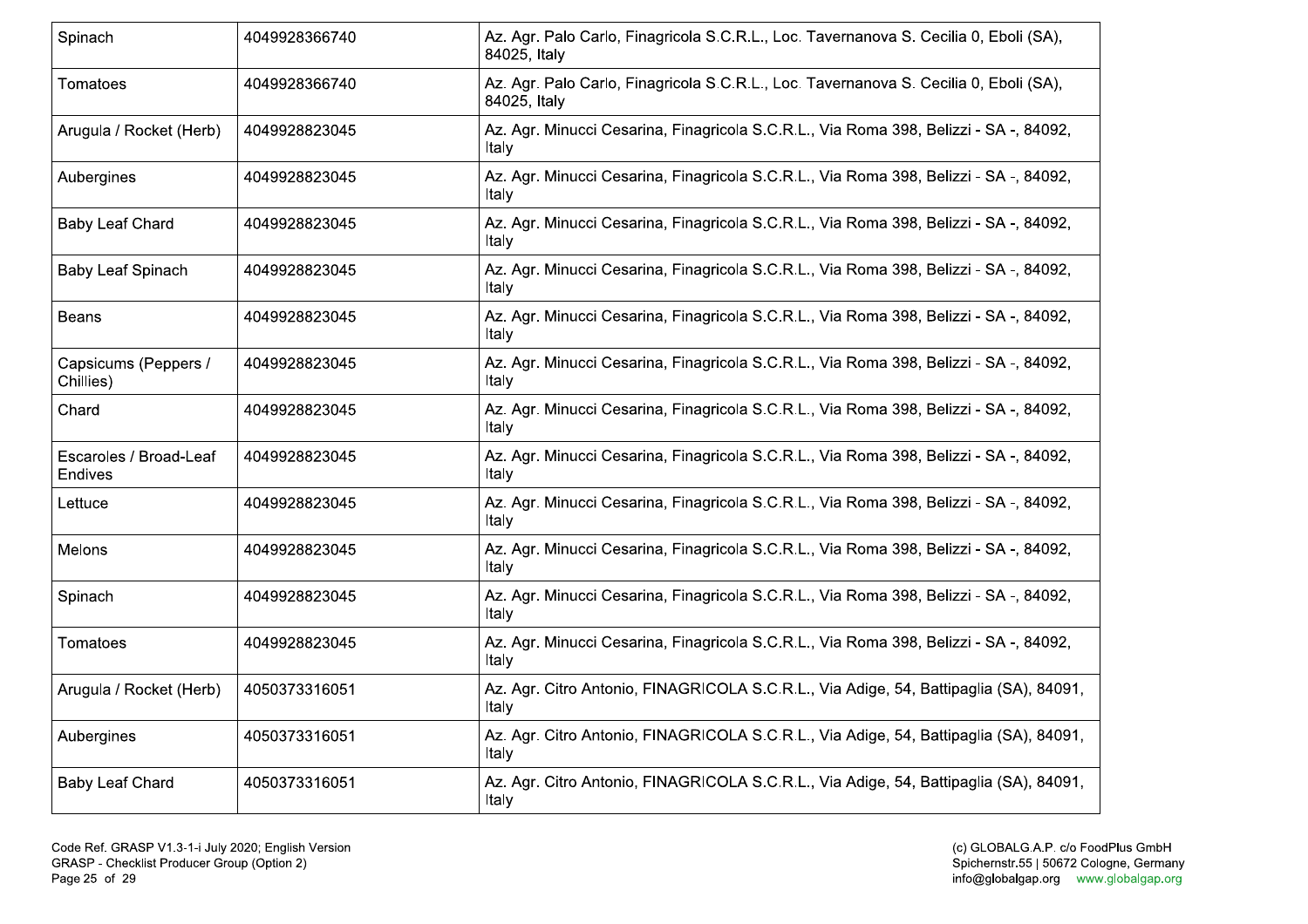| Baby Leaf Spinach                 | 4050373316051 | Az. Agr. Citro Antonio, FINAGRICOLA S.C.R.L., Via Adige, 54, Battipaglia (SA), 84091,<br>Italv                                |
|-----------------------------------|---------------|-------------------------------------------------------------------------------------------------------------------------------|
| Beans                             | 4050373316051 | Az. Agr. Citro Antonio, FINAGRICOLA S.C.R.L., Via Adige, 54, Battipaglia (SA), 84091,<br>Italy                                |
| Capsicums (Peppers /<br>Chillies) | 4050373316051 | Az. Agr. Citro Antonio, FINAGRICOLA S.C.R.L., Via Adige, 54, Battipaglia (SA), 84091,<br>Italy                                |
| Chard                             | 4050373316051 | Az. Agr. Citro Antonio, FINAGRICOLA S.C.R.L., Via Adige, 54, Battipaglia (SA), 84091,<br>Italy                                |
| Escaroles / Broad-Leaf<br>Endives | 4050373316051 | Az. Agr. Citro Antonio, FINAGRICOLA S.C.R.L., Via Adige, 54, Battipaglia (SA), 84091,<br>Italy                                |
| Lettuce                           | 4050373316051 | Az. Agr. Citro Antonio, FINAGRICOLA S.C.R.L., Via Adige, 54, Battipaglia (SA), 84091,<br>Italv                                |
| Melons                            | 4050373316051 | Az. Agr. Citro Antonio, FINAGRICOLA S.C.R.L., Via Adige, 54, Battipaglia (SA), 84091,<br>Italv                                |
| Spinach                           | 4050373316051 | Az. Agr. Citro Antonio, FINAGRICOLA S.C.R.L., Via Adige, 54, Battipaglia (SA), 84091,<br>Italy                                |
| Tomatoes                          | 4050373316051 | Az. Agr. Citro Antonio, FINAGRICOLA S.C.R.L., Via Adige, 54, Battipaglia (SA), 84091,<br>Italy                                |
| Arugula / Rocket (Herb)           | 4050373316068 | Az. Agr. Citro Giuseppe, FINAGRICOLA S.C.R.L., Via provinciale del Cornito N ° 167 -<br>Loc.tà Isca, Eboli (SA), 84025, Italy |
| Aubergines                        | 4050373316068 | Az. Agr. Citro Giuseppe, FINAGRICOLA S.C.R.L., Via provinciale del Cornito N ° 167 -<br>Loc.tà Isca, Eboli (SA), 84025, Italy |
| <b>Baby Leaf Chard</b>            | 4050373316068 | Az. Agr. Citro Giuseppe, FINAGRICOLA S.C.R.L., Via provinciale del Cornito N ° 167 -<br>Loc.tà Isca, Eboli (SA), 84025, Italy |
| <b>Baby Leaf Spinach</b>          | 4050373316068 | Az. Agr. Citro Giuseppe, FINAGRICOLA S.C.R.L., Via provinciale del Cornito N ° 167 -<br>Loc.tà Isca, Eboli (SA), 84025, Italy |
| <b>Beans</b>                      | 4050373316068 | Az. Agr. Citro Giuseppe, FINAGRICOLA S.C.R.L., Via provinciale del Cornito N ° 167 -<br>Loc.tà Isca, Eboli (SA), 84025, Italy |
| Capsicums (Peppers /<br>Chillies) | 4050373316068 | Az. Agr. Citro Giuseppe, FINAGRICOLA S.C.R.L., Via provinciale del Cornito N ° 167 -<br>Loc.tà Isca, Eboli (SA), 84025, Italy |
| Chard                             | 4050373316068 | Az. Agr. Citro Giuseppe, FINAGRICOLA S.C.R.L., Via provinciale del Cornito N ° 167 -<br>Loc.tà Isca, Eboli (SA), 84025, Italy |
| Escaroles / Broad-Leaf<br>Endives | 4050373316068 | Az. Agr. Citro Giuseppe, FINAGRICOLA S.C.R.L., Via provinciale del Cornito N ° 167 -<br>Loc.tà Isca, Eboli (SA), 84025, Italy |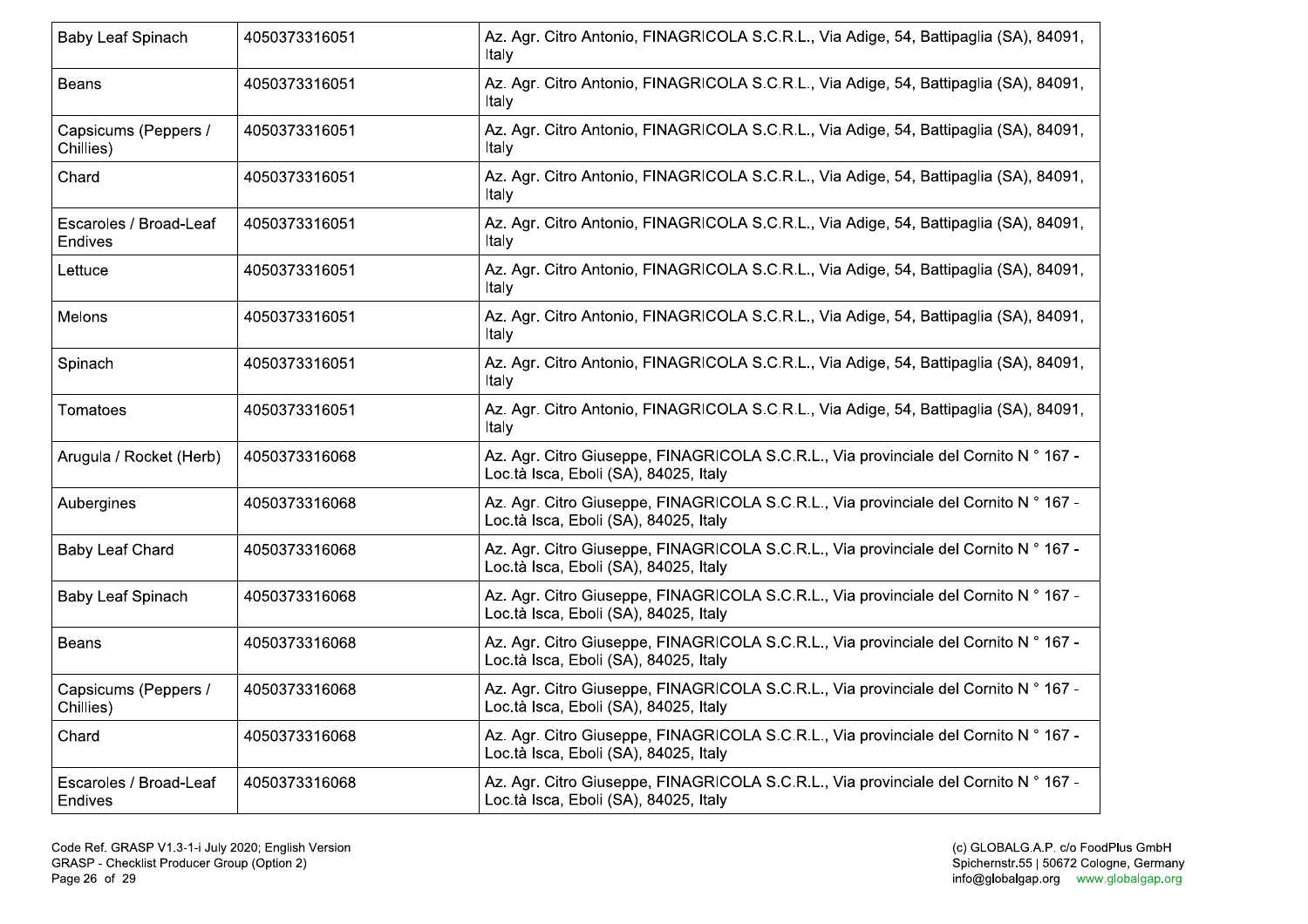| Lettuce                                  | 4050373316068 | Az. Agr. Citro Giuseppe, FINAGRICOLA S.C.R.L., Via provinciale del Cornito N ° 167 -<br>Loc.tà Isca, Eboli (SA), 84025, Italy |
|------------------------------------------|---------------|-------------------------------------------------------------------------------------------------------------------------------|
| Melons                                   | 4050373316068 | Az. Agr. Citro Giuseppe, FINAGRICOLA S.C.R.L., Via provinciale del Cornito N ° 167 -<br>Loc.tà Isca, Eboli (SA), 84025, Italy |
| Spinach                                  | 4050373316068 | Az. Agr. Citro Giuseppe, FINAGRICOLA S.C.R.L., Via provinciale del Cornito N ° 167 -<br>Loc.tà Isca, Eboli (SA), 84025, Italy |
| Tomatoes                                 | 4050373316068 | Az. Agr. Citro Giuseppe, FINAGRICOLA S.C.R.L., Via provinciale del Cornito N ° 167 -<br>Loc.tà Isca, Eboli (SA), 84025, Italy |
| Arugula / Rocket (Herb)                  | 4050373316075 | Az. Agr. Palo Gerardo, Finagricola S.C.R.L., via Roma, 398, Bellizzi (Sa), 84092, Italy                                       |
| Aubergines                               | 4050373316075 | Az. Agr. Palo Gerardo, Finagricola S.C.R.L., via Roma, 398, Bellizzi (Sa), 84092, Italy                                       |
| <b>Baby Leaf Chard</b>                   | 4050373316075 | Az. Agr. Palo Gerardo, Finagricola S.C.R.L., via Roma, 398, Bellizzi (Sa), 84092, Italy                                       |
| <b>Baby Leaf Spinach</b>                 | 4050373316075 | Az. Agr. Palo Gerardo, Finagricola S.C.R.L., via Roma, 398, Bellizzi (Sa), 84092, Italy                                       |
| <b>Beans</b>                             | 4050373316075 | Az. Agr. Palo Gerardo, Finagricola S.C.R.L., via Roma, 398, Bellizzi (Sa), 84092, Italy                                       |
| Capsicums (Peppers /<br>Chillies)        | 4050373316075 | Az. Agr. Palo Gerardo, Finagricola S.C.R.L., via Roma, 398, Bellizzi (Sa), 84092, Italy                                       |
| Chard                                    | 4050373316075 | Az. Agr. Palo Gerardo, Finagricola S.C.R.L., via Roma, 398, Bellizzi (Sa), 84092, Italy                                       |
| Escaroles / Broad-Leaf<br><b>Endives</b> | 4050373316075 | Az. Agr. Palo Gerardo, Finagricola S.C.R.L., via Roma, 398, Bellizzi (Sa), 84092, Italy                                       |
| Lettuce                                  | 4050373316075 | Az. Agr. Palo Gerardo, Finagricola S.C.R.L., via Roma, 398, Bellizzi (Sa), 84092, Italy                                       |
| Melons                                   | 4050373316075 | Az. Agr. Palo Gerardo, Finagricola S.C.R.L., via Roma, 398, Bellizzi (Sa), 84092, Italy                                       |
| Spinach                                  | 4050373316075 | Az. Agr. Palo Gerardo, Finagricola S.C.R.L., via Roma, 398, Bellizzi (Sa), 84092, Italy                                       |
| Tomatoes                                 | 4050373316075 | Az. Agr. Palo Gerardo, Finagricola S.C.R.L., via Roma, 398, Bellizzi (Sa), 84092, Italy                                       |
| Arugula / Rocket (Herb)                  | 4050373316082 | Az. Agr. Palo Giovanni, FINAGRICOLA S.C.R.L., via Gaia,1, Giffoni Valle Piana (Sa),<br>84095, Italy                           |
| Aubergines                               | 4050373316082 | Az. Agr. Palo Giovanni, FINAGRICOLA S.C.R.L., via Gaia,1, Giffoni Valle Piana (Sa),<br>84095, Italy                           |
| <b>Baby Leaf Chard</b>                   | 4050373316082 | Az. Agr. Palo Giovanni, FINAGRICOLA S.C.R.L., via Gaia,1, Giffoni Valle Piana (Sa),<br>84095, Italy                           |
| <b>Baby Leaf Spinach</b>                 | 4050373316082 | Az. Agr. Palo Giovanni, FINAGRICOLA S.C.R.L., via Gaia,1, Giffoni Valle Piana (Sa),<br>84095, Italy                           |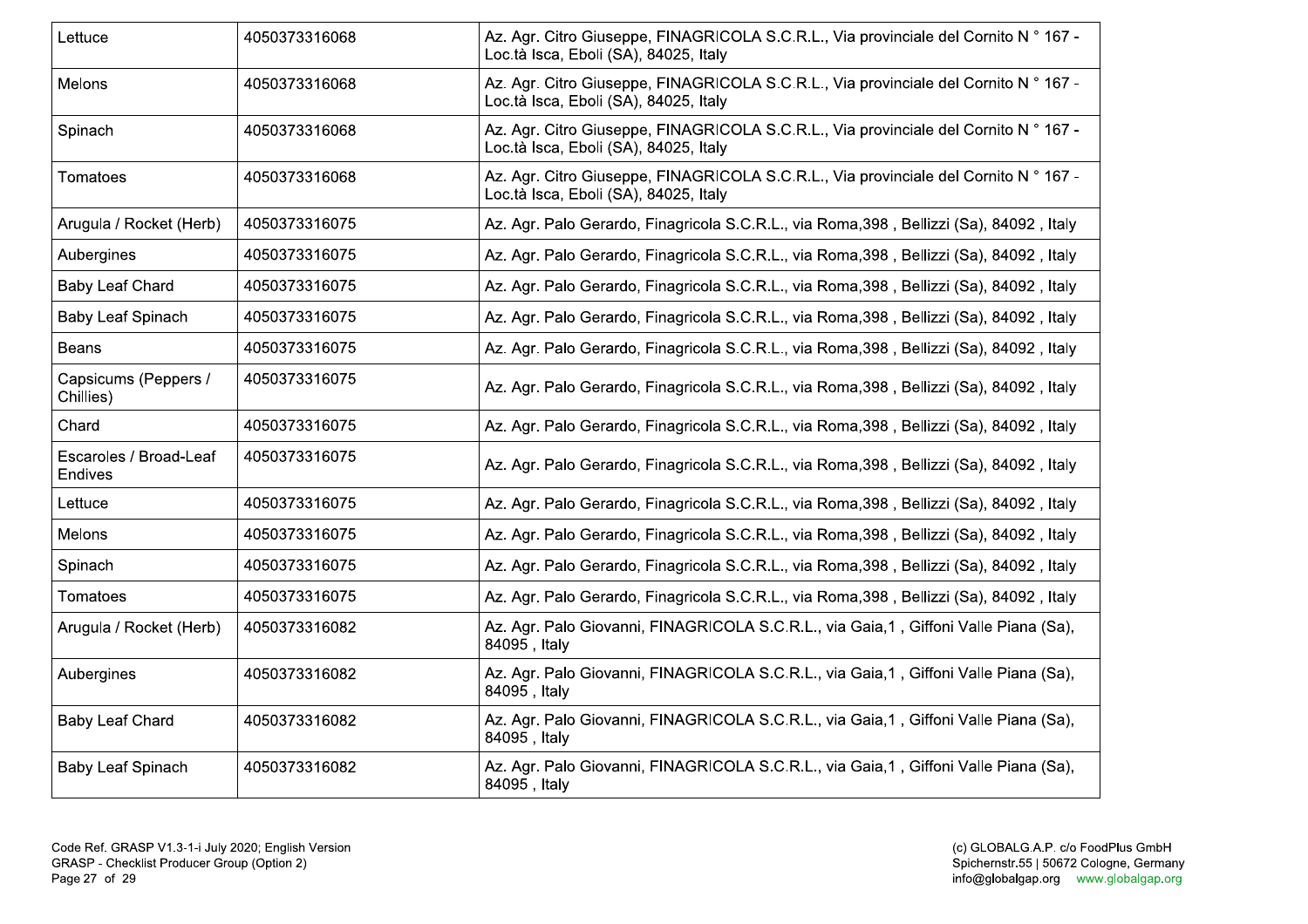| Beans                                    | 4050373316082 | Az. Agr. Palo Giovanni, FINAGRICOLA S.C.R.L., via Gaia,1, Giffoni Valle Piana (Sa),<br>84095, Italy |
|------------------------------------------|---------------|-----------------------------------------------------------------------------------------------------|
| Capsicums (Peppers /<br>Chillies)        | 4050373316082 | Az. Agr. Palo Giovanni, FINAGRICOLA S.C.R.L., via Gaia,1, Giffoni Valle Piana (Sa),<br>84095, Italy |
| Chard                                    | 4050373316082 | Az. Agr. Palo Giovanni, FINAGRICOLA S.C.R.L., via Gaia,1, Giffoni Valle Piana (Sa),<br>84095, Italy |
| Escaroles / Broad-Leaf<br>Endives        | 4050373316082 | Az. Agr. Palo Giovanni, FINAGRICOLA S.C.R.L., via Gaia,1, Giffoni Valle Piana (Sa),<br>84095, Italy |
| Lettuce                                  | 4050373316082 | Az. Agr. Palo Giovanni, FINAGRICOLA S.C.R.L., via Gaia,1, Giffoni Valle Piana (Sa),<br>84095, Italy |
| Melons                                   | 4050373316082 | Az. Agr. Palo Giovanni, FINAGRICOLA S.C.R.L., via Gaia,1, Giffoni Valle Piana (Sa),<br>84095, Italy |
| Spinach                                  | 4050373316082 | Az. Agr. Palo Giovanni, FINAGRICOLA S.C.R.L., via Gaia,1, Giffoni Valle Piana (Sa),<br>84095, Italy |
| Tomatoes                                 | 4050373316082 | Az. Agr. Palo Giovanni, FINAGRICOLA S.C.R.L., via Gaia,1, Giffoni Valle Piana (Sa),<br>84095, Italy |
| Arugula / Rocket (Herb)                  | 4050373316099 | Az. Agr. Palo Massimiliano, FINAGRICOLA S.C.R.L., via Roma,398, Bellizzi (Sa),<br>84092, Italy      |
| Aubergines                               | 4050373316099 | Az. Agr. Palo Massimiliano, FINAGRICOLA S.C.R.L., via Roma,398, Bellizzi (Sa),<br>84092, Italy      |
| <b>Baby Leaf Chard</b>                   | 4050373316099 | Az. Agr. Palo Massimiliano, FINAGRICOLA S.C.R.L., via Roma,398, Bellizzi (Sa),<br>84092, Italy      |
| Baby Leaf Spinach                        | 4050373316099 | Az. Agr. Palo Massimiliano, FINAGRICOLA S.C.R.L., via Roma, 398, Bellizzi (Sa),<br>84092, Italy     |
| <b>Beans</b>                             | 4050373316099 | Az. Agr. Palo Massimiliano, FINAGRICOLA S.C.R.L., via Roma,398, Bellizzi (Sa),<br>84092, Italy      |
| Capsicums (Peppers /<br>Chillies)        | 4050373316099 | Az. Agr. Palo Massimiliano, FINAGRICOLA S.C.R.L., via Roma,398, Bellizzi (Sa),<br>84092, Italy      |
| Chard                                    | 4050373316099 | Az. Agr. Palo Massimiliano, FINAGRICOLA S.C.R.L., via Roma,398, Bellizzi (Sa),<br>84092, Italy      |
| Escaroles / Broad-Leaf<br><b>Endives</b> | 4050373316099 | Az. Agr. Palo Massimiliano, FINAGRICOLA S.C.R.L., via Roma, 398, Bellizzi (Sa),<br>84092, Italy     |
| Lettuce                                  | 4050373316099 | Az. Agr. Palo Massimiliano, FINAGRICOLA S.C.R.L., via Roma, 398, Bellizzi (Sa),<br>84092, Italy     |